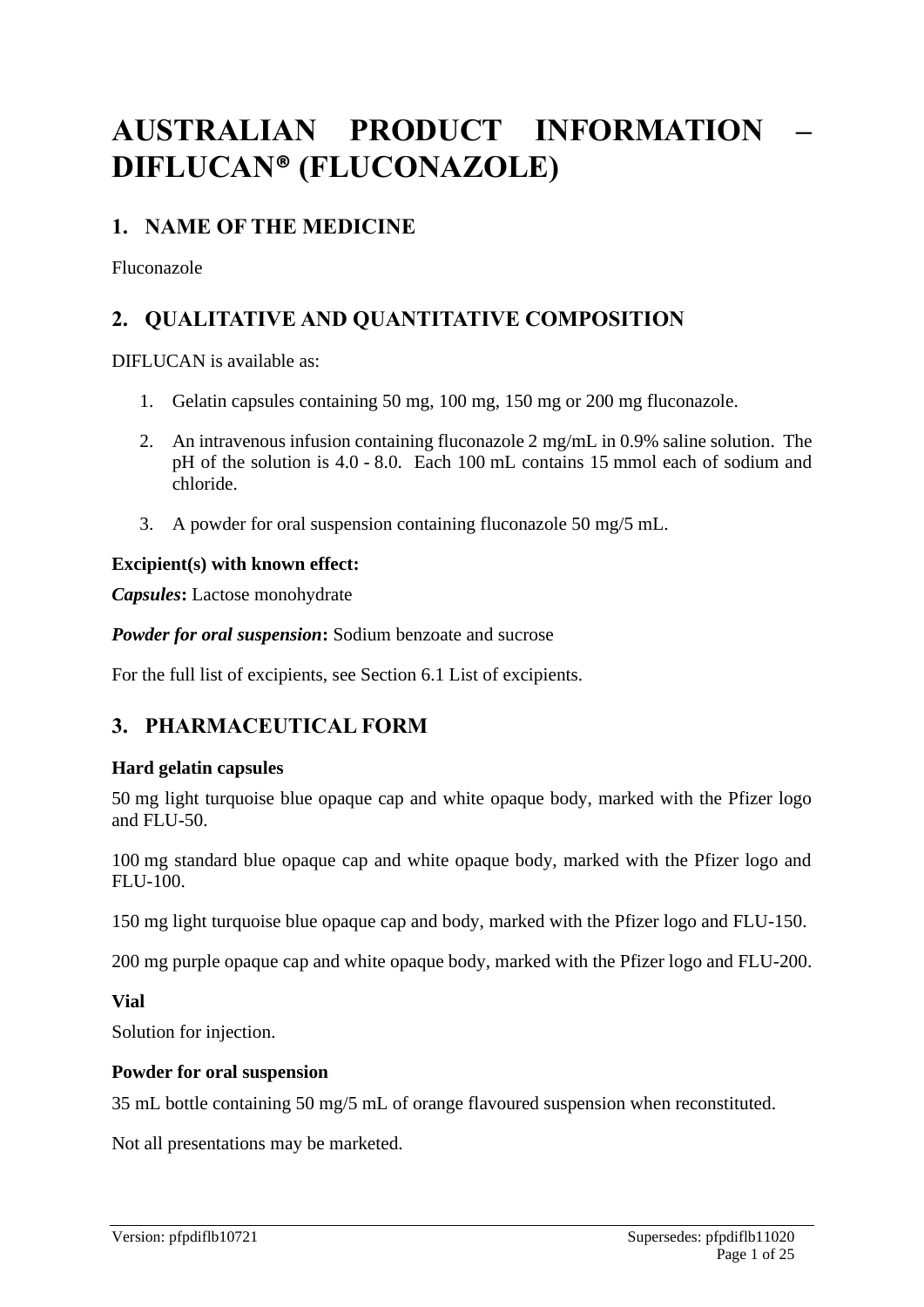# **4. CLINICAL PARTICULARS**

### **4.1 Therapeutic indications**

DIFLUCAN, given orally, is indicated for:

1. Treatment of cryptococcal meningitis in patients who are unable to tolerate amphotericin B.

NOTE: Data suggest that the clinical efficacy of DIFLUCAN is lower than that of amphotericin B in the treatment of the acute phase of cryptococcal meningitis.

- 2. Maintenance therapy to prevent relapse of cryptococcal meningitis in patients with AIDS.
- 3. Treatment of oropharyngeal and oesophageal candidiasis in AIDS and other immunosuppressed patients.
- 4. Secondary prophylaxis of oropharyngeal candidiasis in patients with HIV infection.
- 5. Serious and life-threatening *Candida* infections in patients who are unable to tolerate amphotericin B.

NOTE: It remains to be shown that DIFLUCAN is as effective as amphotericin B in the treatment of serious and life-threatening *Candida* infections. Until such data are available, amphotericin B remains the drug of choice.

- 6. Vaginal candidiasis, when topical therapy has failed.
- 7. Treatment of extensive tinea corporis, extensive tinea cruris and extensive tinea pedis infections in immunocompetent patients in whom topical therapy is not a practical treatment option. Usually, topical therapy should be attempted first because oral therapy has a less favourable ratio of benefits to risks (see Section 4.8 Adverse effects (undesirable effects)).

DIFLUCAN IV is indicated for the same conditions in adults and children but should be used only when DIFLUCAN cannot be administered orally.

### **4.2 Dose and method of administration**

#### **Dosage**

DIFLUCAN is normally administered orally. If oral administration is not possible, it may be administered by intravenous infusion at a rate not exceeding 200 mg/hour. Since oral absorption is rapid and almost complete, there is no need to change the daily dosage on transferring from the intravenous to the oral route or vice versa.

The daily dose of DIFLUCAN should be based on the infecting organism and the patient's response to therapy. Treatment should be continued until clinical parameters or laboratory tests indicate that active fungal infection has subsided. An inadequate period of treatment may lead to recurrence of active infection. Patients with AIDS and cryptococcal meningitis or recurrent oropharyngeal candidiasis often require maintenance therapy to prevent relapse.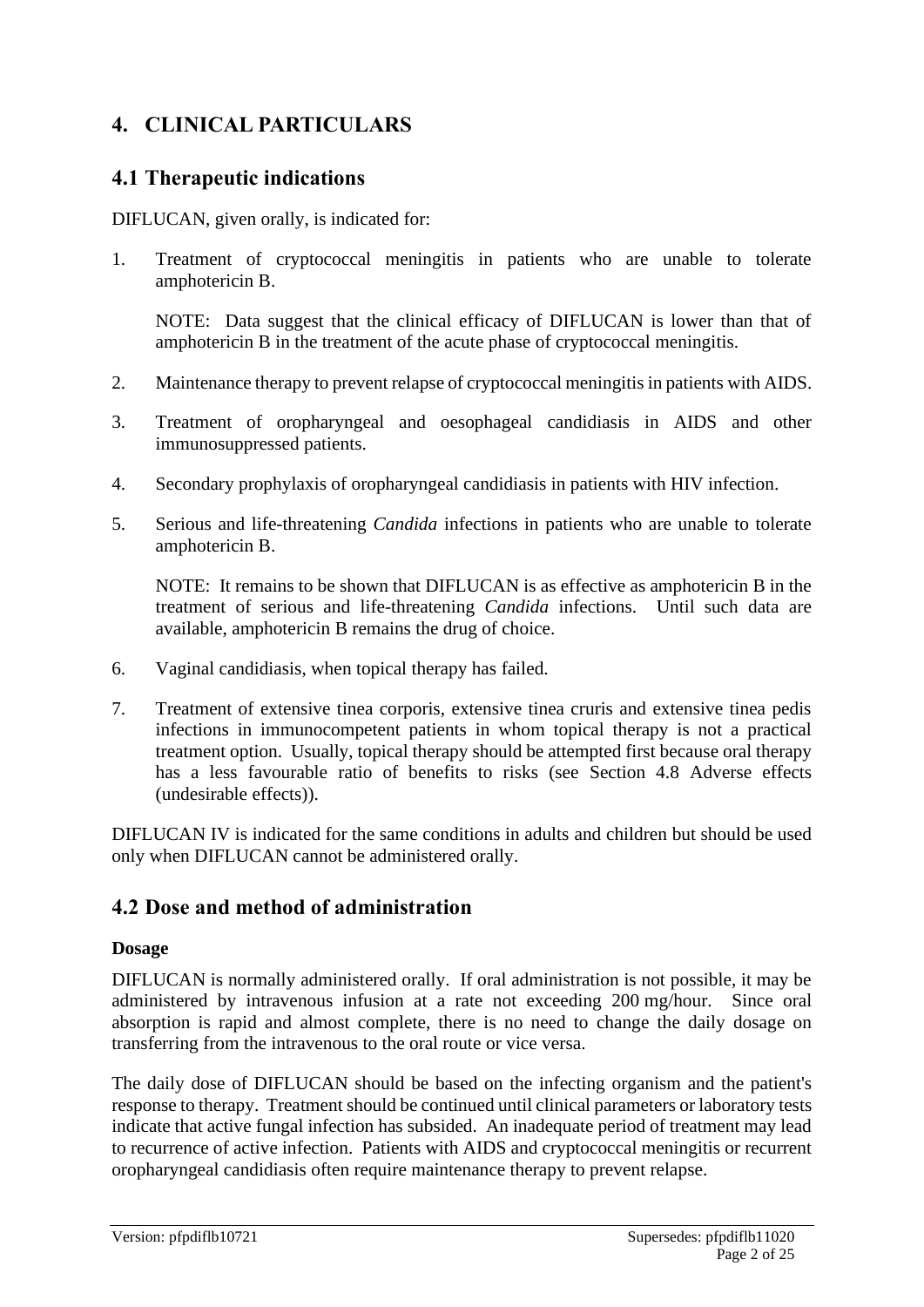DIFLUCAN intravenous infusion is compatible with the following:

- a) Ringer's solution
- b) Normal saline

DIFLUCAN may be infused through an existing line with one of the above listed fluids. Although no specific incompatibilities have been noted, mixing with any other drug prior to infusion is not recommended.

#### **Adults**

1. *Cryptococcal meningitis in patients who are unable to take or tolerate amphotericin B*: The usual dose is 400 mg on the first day followed by 200 mg once daily. A dosage of 400 mg once daily may be used, based on medical judgement of the patient's response to therapy. Patients not responding to treatment for up to 60 days would appear unlikely to respond to DIFLUCAN.

Duration of treatment for cryptococcal infections will depend on the clinical and mycological response, but should continue 10-12 weeks after cerebrospinal fluid becomes culture negative. Negative serology does not necessarily indicate eradication of the disease; a proportion of such patients relapse in due course.

- 2. *Prevention of relapse of cryptococcal meningitis in AIDS patients:* After the patient receives a full course of primary therapy, DIFLUCAN may be administered at a once daily dose of 100-200 mg.
- 3. *Oropharyngeal candidiasis:* The recommended dose is 100 mg on the first day followed by 50 mg once daily. For the treatment of oesophageal candidiasis the recommended dose is 200 mg on the first day, followed by 100 mg once daily. Clinical evidence of candidiasis usually resolves within several days, but treatment should be continued for at least two to three weeks especially in patients with severely compromised immune function. Patients with severe oesophageal candidiasis may need treatment to be continued for two weeks following resolution of symptoms. Approximately half of the clinically cured patients remain colonised.
- 4. *Secondary prophylaxis against oropharyngeal candidiasis in patients with HIV infections:* The recommended dose is 150 mg as a single dose once weekly.
- 5. *Serious and life-threatening candidal infections in patients unable to tolerate amphotericin B*: The usual dose is 400 mg on the first day followed by 200 mg daily. Depending on the clinical response, the dose may be increased to 400 mg daily. Duration of treatment is based on clinical response; patients should be treated for minimum of 4 weeks and for at least 2 weeks following resolution of symptoms.
- 6. *Vaginal candidiasis when topical therapy has failed:* DIFLUCAN 150 mg should be administered as a single oral dose.

In those patients who responded to treatment, the median time to onset of symptom relief was one day (range:  $0.04 - 9$  days) and to complete symptom relief was two days (range: 0.5 - 20 days).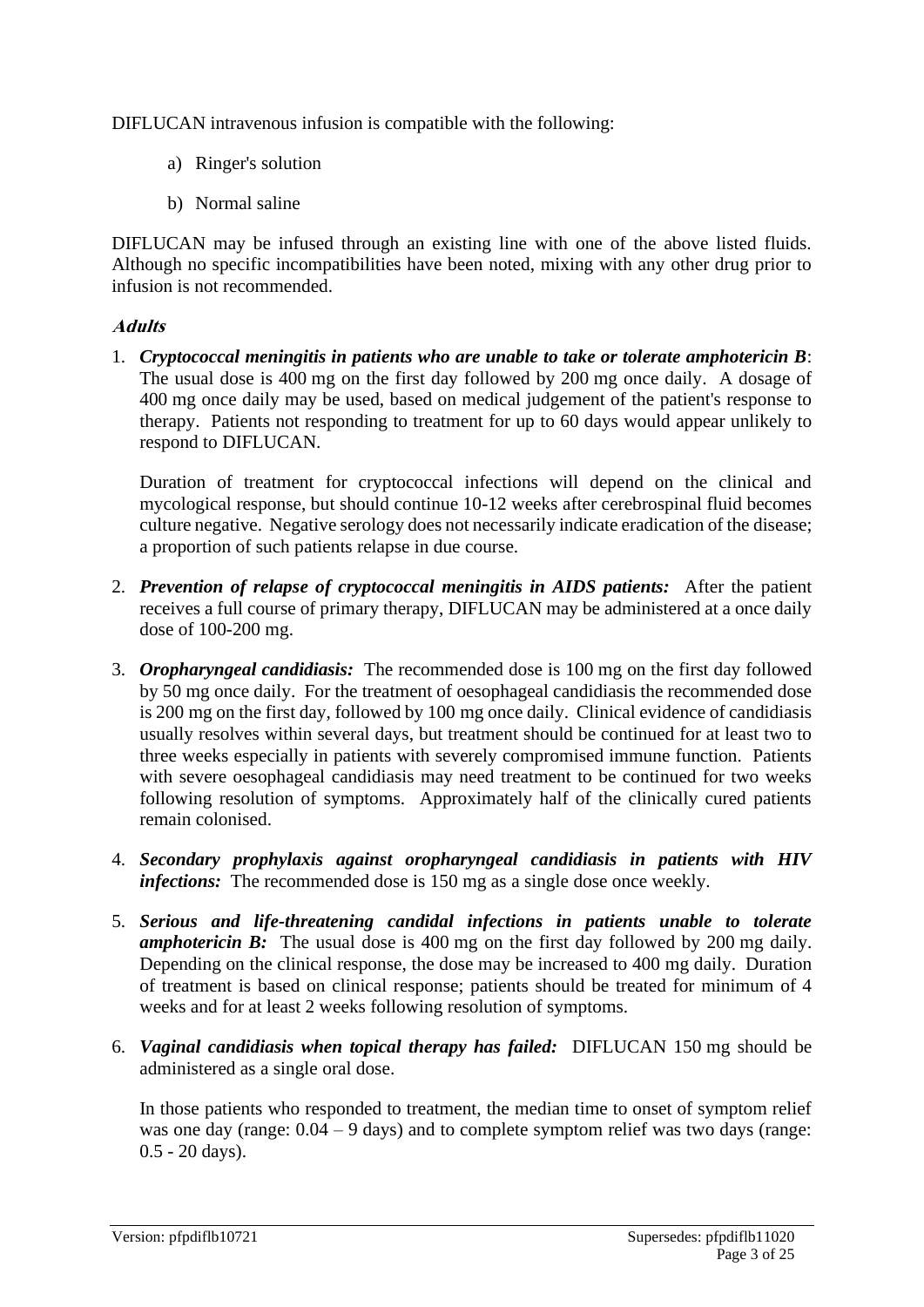7. *For extensive Tinea infections (Tinea corporis, Tinea cruris), or severe Tinea pedis in immunocompetent patients in whom topical therapy is not practical:* the recommended dosage is 150 mg once weekly for 4 weeks.

#### **Children**

As with similar infections in adults, the duration of treatment is based on the clinical and mycological response. DIFLUCAN is administered as a single dose each day.

- 1. *Mucosal candidiasis:* 3 mg/kg once daily. A loading dose of 6 mg/kg may be used on the first day to achieve steady state levels more rapidly.
- 2. *Systemic candidiasis and cryptococcal infection:* 6-12 mg/kg once daily, depending on the severity of the disease.

For children with impaired renal function the daily dose should be reduced in accordance with the guidelines given for adults.

#### **Children 4 weeks of age and younger**

Neonates excrete fluconazole slowly. In the first two weeks of life the same mg/kg dosing as in older children should be used but administered every 72 hours. During weeks 3 and 4 of life the same dose should be given every 48 hours.

#### **Dosage adjustment**

#### **Elderly**

Dosage should be adjusted for elderly patients with renal impairment (see Renal Impairment below).

#### **Renal Impairment**

Fluconazole is predominantly excreted in the urine as unchanged drug. No adjustments in single-dose therapy are necessary. In multiple-dose treatment of patients with renal impairment, normal doses should be given on days 1 and 2 of treatment and thereafter the dosage intervals or the daily dose should be modified in accordance with creatinine clearances as follows:

| <b>Creatinine Clearance (mL/min)</b> | <b>Dosage Intervals/Daily Dose</b>        |
|--------------------------------------|-------------------------------------------|
| >50                                  | 24 hours (normal dosage regimen)          |
| 21-50                                | 48 hours or half normal daily dose        |
| $11 - 20$                            | 96 hours or one-quarter normal daily dose |

Patients receiving haemodialysis: One recommended dose after every haemodialysis session.

These are suggested dose adjustments based on pharmacokinetics following administration of single doses. Further adjustment may be needed depending on clinical condition.

When serum creatinine is the only measure of renal function available, the following formula (based on sex, weight, and age of patient) should be used to estimate the creatinine clearance in mL/minute.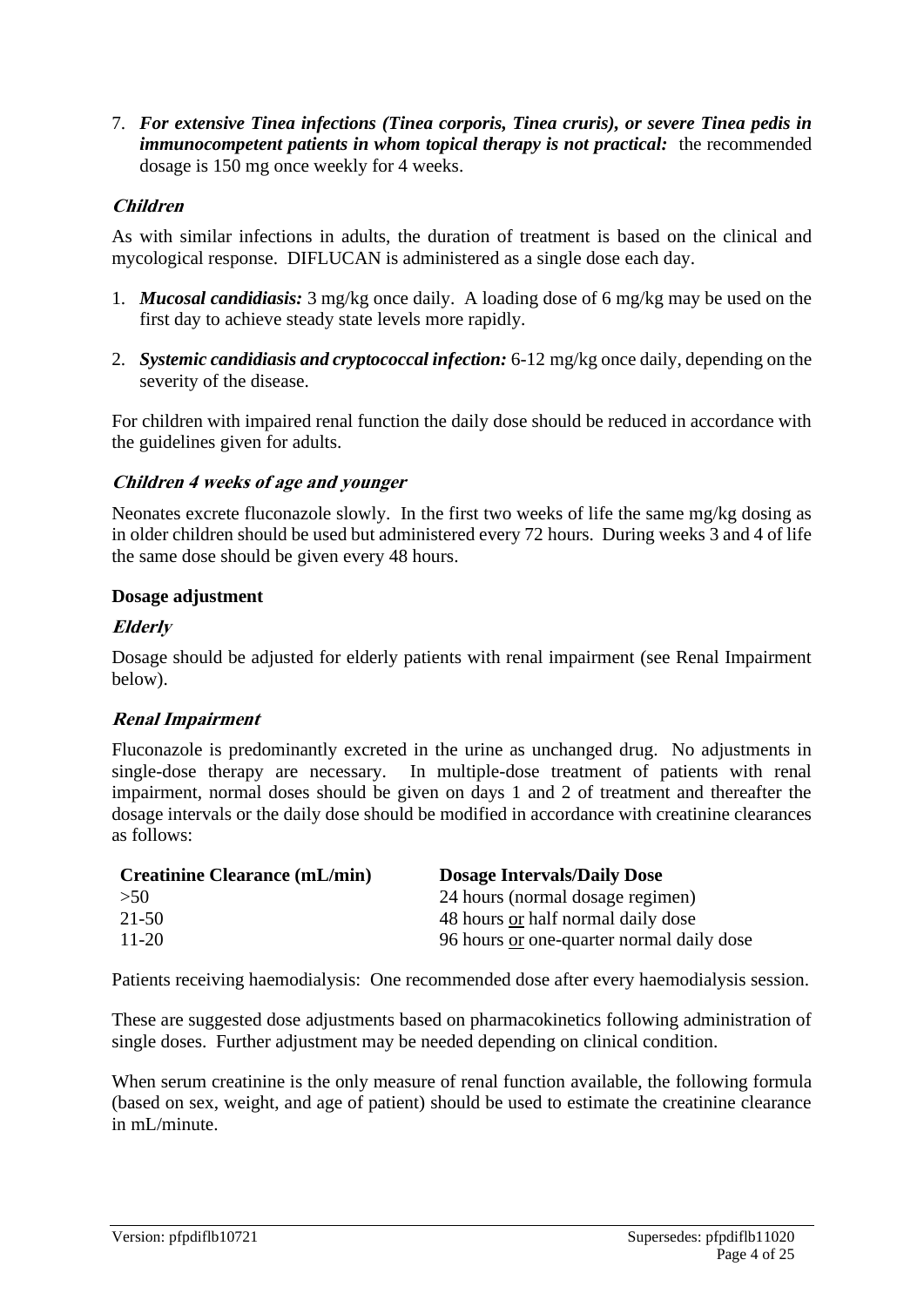| Males:   | Weight (kg) $X(140 \text{-age}) X 0.0885$<br>72 X serum creatinine (mmol/L) |
|----------|-----------------------------------------------------------------------------|
|          |                                                                             |
| Females: | $0.85$ X above value                                                        |

#### **Method of administration**

DIFLUCAN may be administered either orally (as capsules or powder for oral suspension), or by intravenous infusion (Solution for Infusion) if it cannot be administered orally. The powder is intended for reconstitution as a suspension for oral use only. Under no circumstances should it be given as an intravenous infusion. DIFLUCAN infusion has been used safely for up to fourteen days of intravenous therapy. The intravenous infusion of DIFLUCAN should be administered at a maximum rate of approximately 200 mg/hour, given as a continuous infusion.

If DIFLUCAN infusion is administered to patients requiring sodium or fluid restriction, consideration should be given to the salt content of the infusion fluid (15 mmol/100 mL) and the total volume of fluid administered.

DIFLUCAN infusions are intended only for intravenous administration using sterile equipment.

Parenteral drug products should be inspected visually for particulate matter and discolouration prior to administration whenever solution and container permit. Do not use if the solution is cloudy or precipitated or if the seal is not intact.

### **4.3 Contraindications**

DIFLUCAN should not be used in patients with known sensitivity to fluconazole; to related azole compounds; or to any of its excipients.

Coadministration of terfenadine is contraindicated in patients receiving fluconazole at multiple doses of 400 mg/day or higher based upon results of a multiple dose interaction study. Coadministration of other drugs known to prolong the QT interval and which are metabolised via the enzyme CYP3A4 such as cisapride, astemizole, erythromycin, pimozide and quinidine is contraindicated in patients receiving fluconazole (see Section 4.4 Special warnings and precautions for use and Section 4.5 Interactions with other medicines and other forms of interactions).

#### **4.4 Special warnings and precautions for use**

Anaphylaxis has been reported in rare instances.

Patients have rarely developed exfoliative cutaneous reactions, such as Stevens-Johnson syndrome and toxic epidermal necrolysis, during treatment with DIFLUCAN. AIDS patients are more prone to the development of serious cutaneous reactions to many drugs. If rash which is attributable to fluconazole develops in a patient treated for a superficial fungal infection, DIFLUCAN should be discontinued. If patients with invasive/systemic fungal infections develop rashes, they should be monitored closely and DIFLUCAN discontinued if bullous lesions or erythema multiforme develop (see Section 4.8 Adverse effects (undesirable effects)).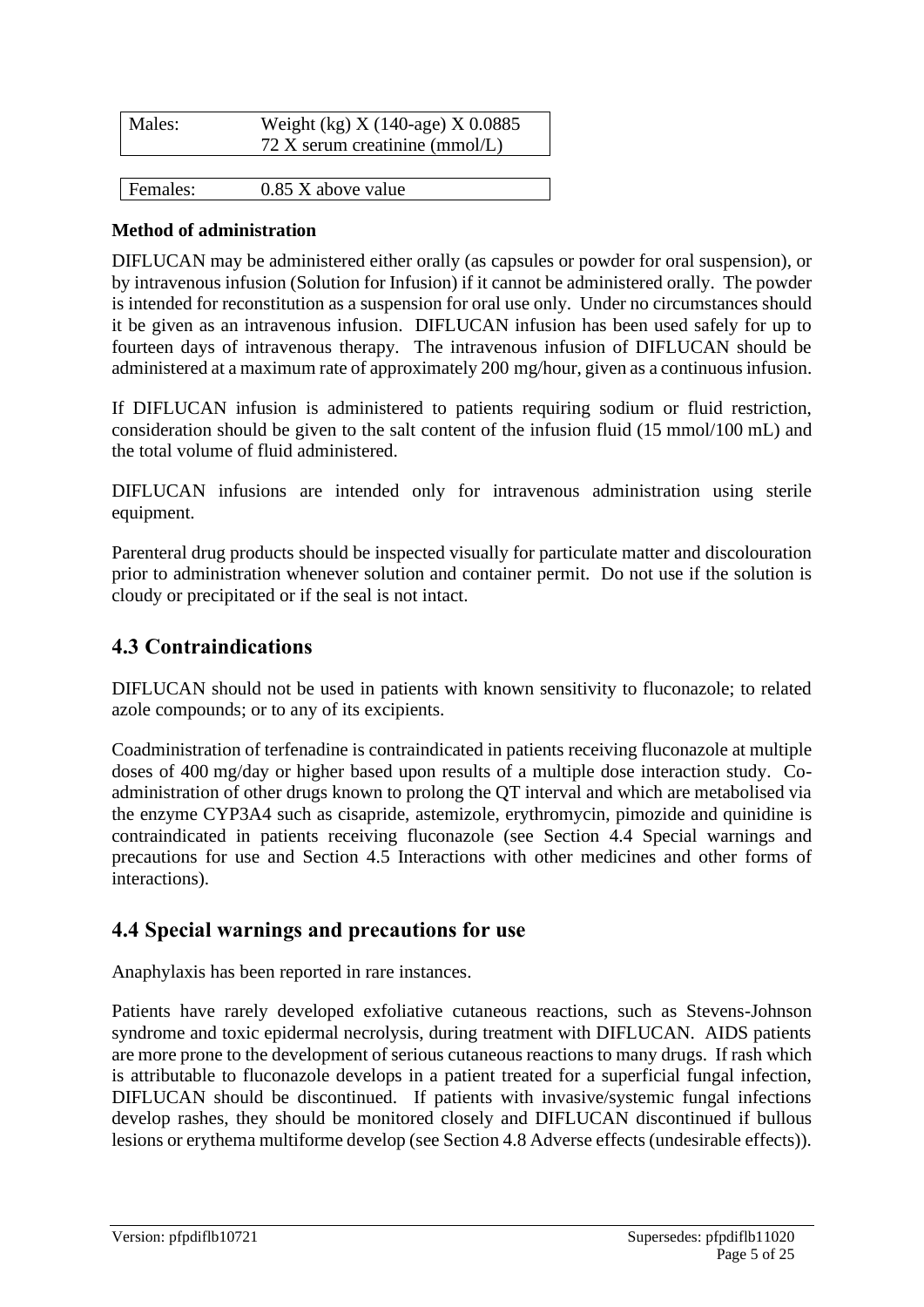Some azoles, including fluconazole, have been associated with prolongation of the QT interval on the electrocardiogram. Fluconazole causes QT prolongation via the inhibition of Rectifier Potassium Channel current (Ikr). The QT prolongation caused by other medicinal products (such as amiodarone) may be amplified via the inhibition of cytochrome P450 (CYP) 3A4 (see Section 4.5 Interactions with other medicines and other forms of interactions). During postmarketing surveillance, there have been very rare cases of QT prolongation and torsade de pointes in patients taking fluconazole. These reports included seriously ill patients with multiple confounding risk factors, such as structural heart disease, electrolyte abnormalities and concomitant medications that may have been contributory. Patients with hypokalaemia and advanced cardiac failure are at an increased risk for the occurrence of life-threatening ventricular arrhythmias and torsades de pointes. Fluconazole should be administered with caution to patients with these potentially proarrhythmic conditions (see Section 4.8 Adverse effects (undesirable effects)).

In rare cases, as with other azoles, anaphylaxis has been reported.

Fluconazole is a potent CYP2C9 and CYP2C19 inhibitor and a moderate CYP3A4 inhibitor. Fluconazole treated patients who are concomitantly treated with drugs with a narrow therapeutic window metabolised through CYP2C9, CYP2C19 and CYP3A4 should be monitored (see Section 4.5 Interactions with other medicines and other forms of interactions).

Adrenal insufficiency has been reported in patients receiving other azoles (e.g. ketoconazole).

Cases of adrenal insufficiency were reported in patients receiving fluconazole.

Diflucan capsules contain lactose monohydrate and should not be given to patients with rare hereditary problems of galactose intolerance, Lapp lactase deficiency or glucose-galactose malabsorption.

Diflucan powder for oral suspension contains sucrose and should not be used in patients with hereditary fructose, glucose/galactose malabsorption and sucrose-isomaltase deficiency.

#### **Use in hepatic impairment**

Fluconazole should be administered with caution to patients with liver dysfunction. Fluconazole has been associated with rare cases of serious hepatic toxicity including fatalities, primarily in patients with serious underlying medical conditions. In cases of fluconazoleassociated hepatotoxicity, no obvious relationship to total daily dose, duration of therapy, sex or age of patient has been observed.

Patients who develop abnormal liver function tests during DIFLUCAN therapy should be monitored for the development of more severe hepatic injury. DIFLUCAN should be discontinued if clinical signs and symptoms consistent with liver disease develop that may be attributable to fluconazole (see Section 4.8 Adverse effects (undesirable effects)).

#### **Use in renal impairment**

Fluconazole should be administered with caution to patients with renal dysfunction.

#### **Use in the elderly**

Dosage should be adjusted for elderly patients with renal impairment (see Section 4.2 Dose and method of administration).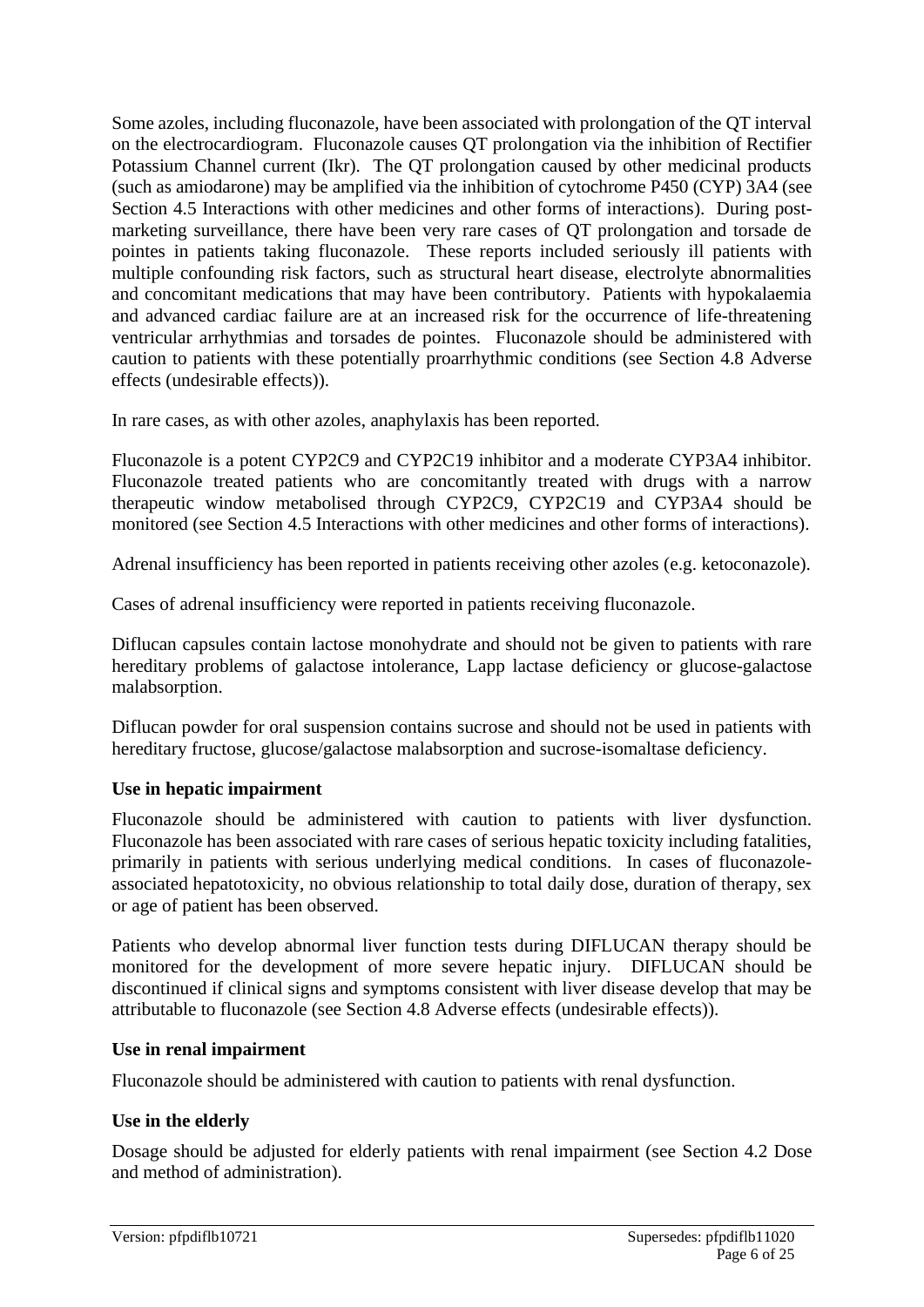#### **Paediatric use**

See Section 4.2 Dose and method of administration – Dosage – Children, and Section 5.2 Pharmacokinetic properties - Children

#### **Effects on laboratory tests**

No data available

### **4.5 Interactions with other medicines and other forms of interactions**

Fluconazole is an inhibitor of the cytochrome P450 system, particularly the CYP 2C and to a lesser extent the CYP 3A isoforms. Co-administration of fluconazole with some other drugs metabolised primarily by these P450 isoforms may result in altered plasma concentrations of these drugs that could change therapeutic effects and/or adverse event profiles.

Clinically or potentially significant drug interactions have been observed between fluconazole and the following agents: short acting benzodiazepines, cisapride, coumarin-type anticoagulants, cyclosporin, hydrochlorothiazide, oral hypoglycaemics, phenytoin, rifampicin, rifabutin, tacrolimus and theophylline. These are described in greater detail below.

#### **Effects of Other Medicinal Products on Fluconazole**

The exposure to fluconazole is significantly increased by the concomitant administration of the following agent:

*Hydrochlorothiazide:* Concomitant oral administration of 100 mg DIFLUCAN and 50 mg hydrochlorothiazide for 10 days in normal volunteers resulted in an increase of 41% in  $C_{\text{max}}$ and an increase of 43% in area under the concentration versus time curve (AUC) of fluconazole, compared to DIFLUCAN given alone. Overall the plasma concentrations of fluconazole were approximately 3.26 - 6.52 µmol/L higher with concomitant diuretic. These changes are attributable to a mean net reduction of approximately 20% in renal clearance of fluconazole.

The exposure to fluconazole is significantly decreased by the concomitant administration of the following agent:

*Rifampicin:* Administration of a single oral 200 mg dose of DIFLUCAN after chronic rifampicin administration resulted in a 25% decrease in AUC and a 20% shorter half-life of fluconazole in normal volunteers. Depending on clinical circumstances, an increase of the dose of fluconazole should be considered when it is administered with rifampicin.

#### Minor or no significant pharmacokinetic interactions that require no dosage adjustment:

*Gastrointestinal drugs:* In fasted normal volunteers, absorption of orally administered DIFLUCAN does not appear to be affected by agents that increase gastric pH. Single dose administration of DIFLUCAN (100 mg) with cimetidine (400 mg) resulted in a 13% reduction in AUC and a 21% reduction in  $C_{\text{max}}$  of fluconazole. Administration of an antacid containing aluminium and magnesium hydroxides immediately prior to a single dose of DIFLUCAN (100 mg) had no effect on the absorption or elimination of fluconazole.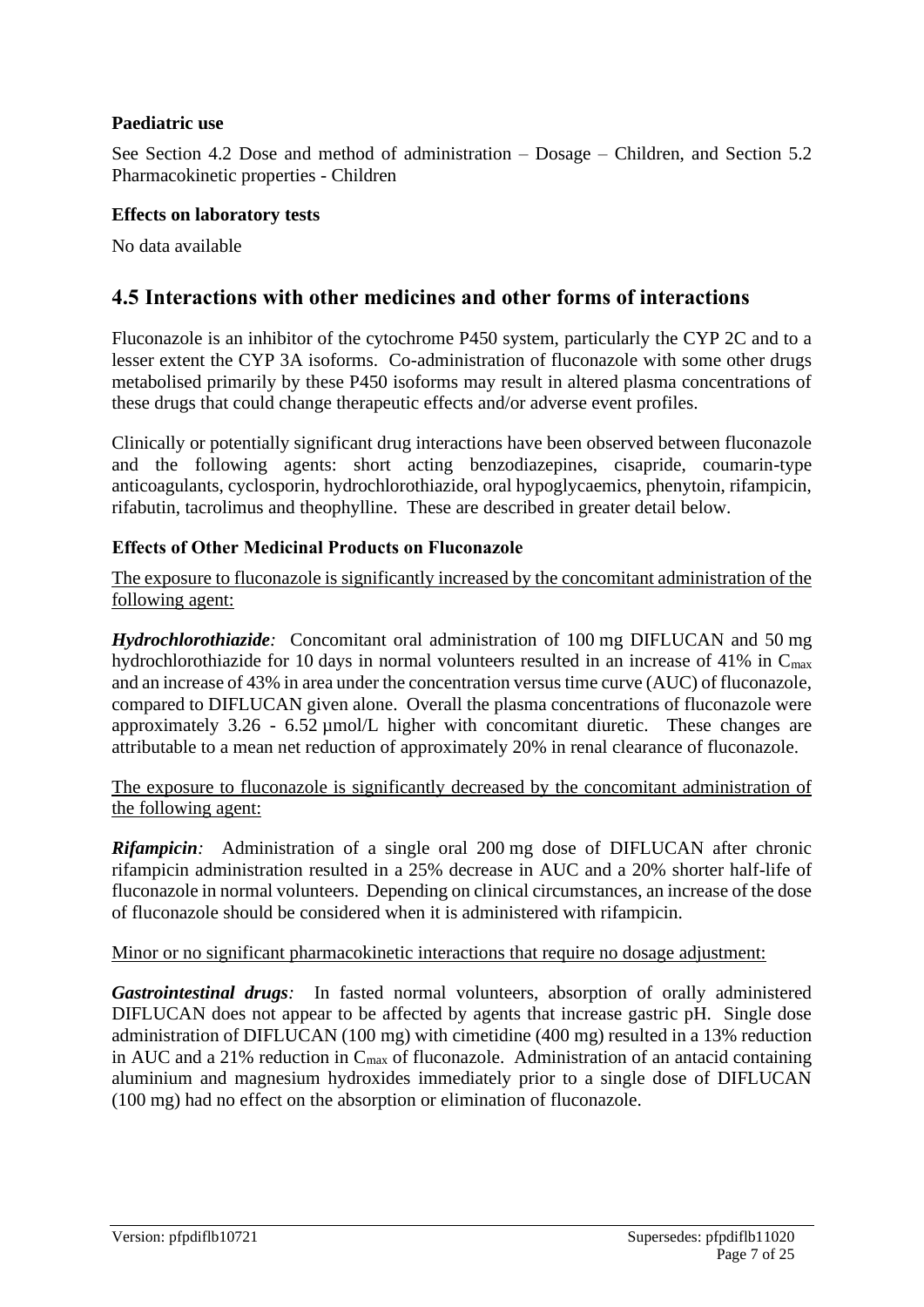#### **Effects of Fluconazole on Other Medicinal Products**

Fluconazole is a potent inhibitor of cytochrome P450 (CYP) isoenzymes 2C9 and 2C19 and a moderate inhibitor of CYP3A4. In addition to the observed /documented interactions mentioned below, there is a risk of increased plasma concentration of other compounds metabolised by CYP2C9, CYP2C19 and CYP3A4 co-administered with fluconazole. Therefore caution should be exercised when using these combinations and the patients should be carefully monitored. The enzyme inhibiting effect of fluconazole persists 4 to 5 days after discontinuation of fluconazole treatment due to the long half-life of fluconazole (see Section 4.3 Contraindications).

*Alfentanil*: A study observed a reduction in clearance and distribution volume as well as prolongation of  $t_{1/2}$  of alfentanil following concomitant treatment with fluconazole. A possible mechanism of action is fluconazole's inhibition of CYP3A4. Dosage adjustment of alfentanil may be necessary.

*Amitriptyline, nortriptyline*: Fluconazole increases the effect of amitriptyline and nortriptyline. 5-Nortriptyline and/or S-amitriptyline may be measured at initiation of the combination therapy and after 1 week. Dosage of amitriptyline/nortriptyline should be adjusted, if necessary.

*Amphotericin B*: Concurrent administration of fluconazole and amphotericin B in infected normal and immunosuppressed mice showed the following results: a small additive antifungal effect in systemic infection with *Candida albicans*, no interaction in intracranial infection with *Cryptococcus neoformans*, and antagonism of the two drugs in systemic infection with *Aspergillus fumigatus*. The clinical significance of results obtained in these studies is unknown.

#### Concomitant use of the following agents with fluconazole is contraindicated:

*Cisapride*: Fluconazole 200 mg daily increased the AUC and C<sub>max</sub> of cisapride (20 mg four times daily) both after a single dose (AUC increased  $101\%$  and  $C_{\text{max}}$  increased 91%) and multiple doses (AUC increased 192% and  $C_{\text{max}}$  increased 154%). A significant prolongation in QTc interval was recorded. Cardiac events including torsade de pointes have been reported in patients receiving fluconazole and cisapride concomitantly. In most of these cases, the patients appear to have been predisposed to arrhythmias or had serious underlying illness. The co-administration of fluconazole and cisapride is contraindicated (see Section 4.3 Contraindications).

*Terfenadine*: Because of the occurrence of serious cardiac dysrhythmias secondary to prolongation of the QTc interval in patients receiving azole antifungals in conjunction with terfenadine, interaction studies have been performed. One study at a 200 mg daily dose of fluconazole failed to demonstrate a prolongation in QTc interval. Another study at a 400 mg and 800 mg daily dose of fluconazole demonstrated that fluconazole taken in doses of 400 mg/day or greater significantly increases plasma levels of terfenadine when taken concomitantly. The combined use of fluconazole at doses of 400 mg or greater with terfenadine is contraindicated. The coadministration of fluconazole at doses lower than 400 mg/day with terfenadine should be carefully monitored (see Section 4.3 Contraindications).

*Astemizole*: Concomitant administration of fluconazole with astemizole may decrease the clearance of astemizole. Resulting increased plasma concentrations of astemizole can lead to QT prolongation and rare occurrences of *torsade de pointes*. Coadministration of fluconazole and astemizole is contraindicated (see Section 4.3 Contraindications).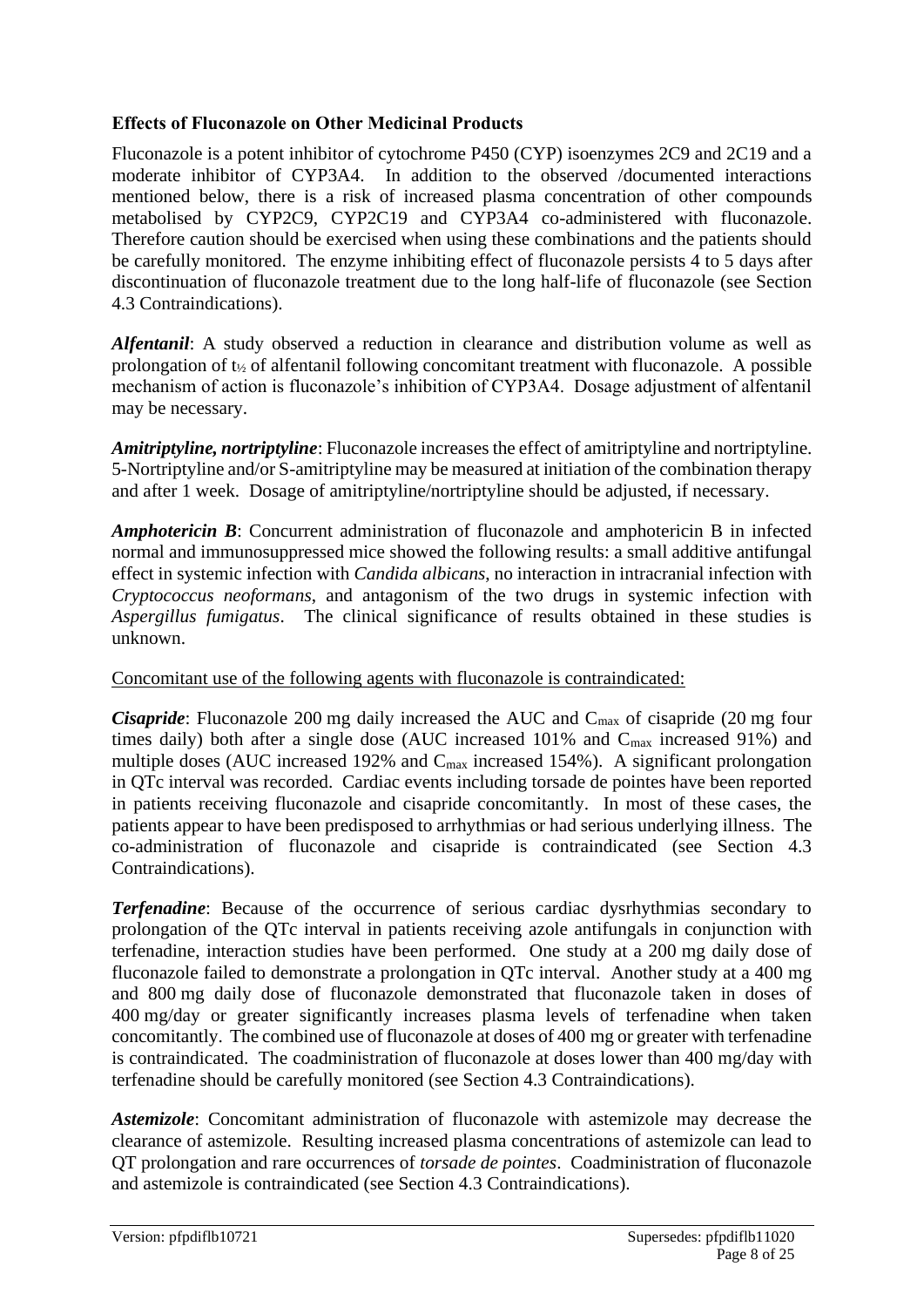*Pimozide*: Although not studied *in vitro* or *in vivo*, concomitant administration of fluconazole with pimozide may result in inhibition of pimozide metabolism. Increased pimozide plasma concentrations can lead to QT prolongation and rare occurrences of torsade de pointes. Coadministration of fluconazole and pimozide is contraindicated (see Section 4.3 Contraindications).

*Quinidine*: Although not studied *in vitro* or *in vivo*, concomitant administration of fluconazole with quinidine may result in inhibition of quinidine metabolism. Use of quinidine has been associated with QT prolongation and rare occurrences of *torsade de pointes*. Coadministration of fluconazole and quinidine is contraindicated.

*Erythromycin*: Concomitant use of fluconazole and erythromycin has the potential to increase the risk of cardiotoxicity (prolonged QT interval, torsade de pointes) and consequently sudden heart death. Coadministration of fluconazole and erythromycin is contraindicated.

Concomitant use that should be avoided or used with caution:

*Amiodarone*: Concomitant administration of fluconazole with amiodarone may increase QT prolongation. Caution must be exercised if the concomitant use of fluconazole and amiodarone is necessary, notably with high-dose fluconazole (800 mg).

**Lemborexant:** Concomitant administration of fluconazole increased lemborexant C<sub>max</sub> and AUC by approximately 1.6- and 4.2-fold, respectively which is expected to increase risk of adverse reactions, such as somnolence. Avoid concomitant use of lemborexant.

Interaction of fluconazole with the following agents may result in increased exposure to these drugs. Careful monitoring and/or dosage adjustment should be considered:

*Anticoagulants*: Careful monitoring of prothrombin time in patients receiving fluconazole and indanedione anticoagulants is recommended.

*Benzodiazepines (short acting):* Studies in human subjects have reported changes in midazolam pharmacokinetics and clinical effects that are dependent on dosage and route of administration. Single doses of fluconazole 150 mg resulted in modest increases in midazolam concentrations and psychomotor effects following oral administration of 10 mg that may not be clinically significant. At doses used to treat systemic mycoses, fluconazole resulted in substantial increase in midazolam concentrations and psychomotor effects following oral administration of 7.5 mg, but only modest increases that are not likely to be clinically significant following intravenous infusion of midazolam 0.05 mg/kg. This effect on midazolam appears to be more pronounced following oral administration of fluconazole than with fluconazole administered intravenously. There have been reports of sleepiness and disturbed consciousness in patients taking fluconazole for systemic mycoses and triazolam. However, in most of these cases the patients had serious underlying illnesses and/or concomitant therapies that could have contributed to the reported events and a true fluconazoletriazolam interaction has not been established. If concomitant benzodiazepine therapy is necessary in patients being treated with fluconazole, consideration should be given to decreasing the benzodiazepine dosage and monitoring the patient's response. Fluconazole increases the AUC of triazolam (single dose) by approximately  $50\%$  C<sub>max</sub> with  $20\%$  to  $32\%$ and increases the half life by 25% to 50% due to the inhibition of metabolism of triazolam. Dosage adjustments of triazolam may be necessary.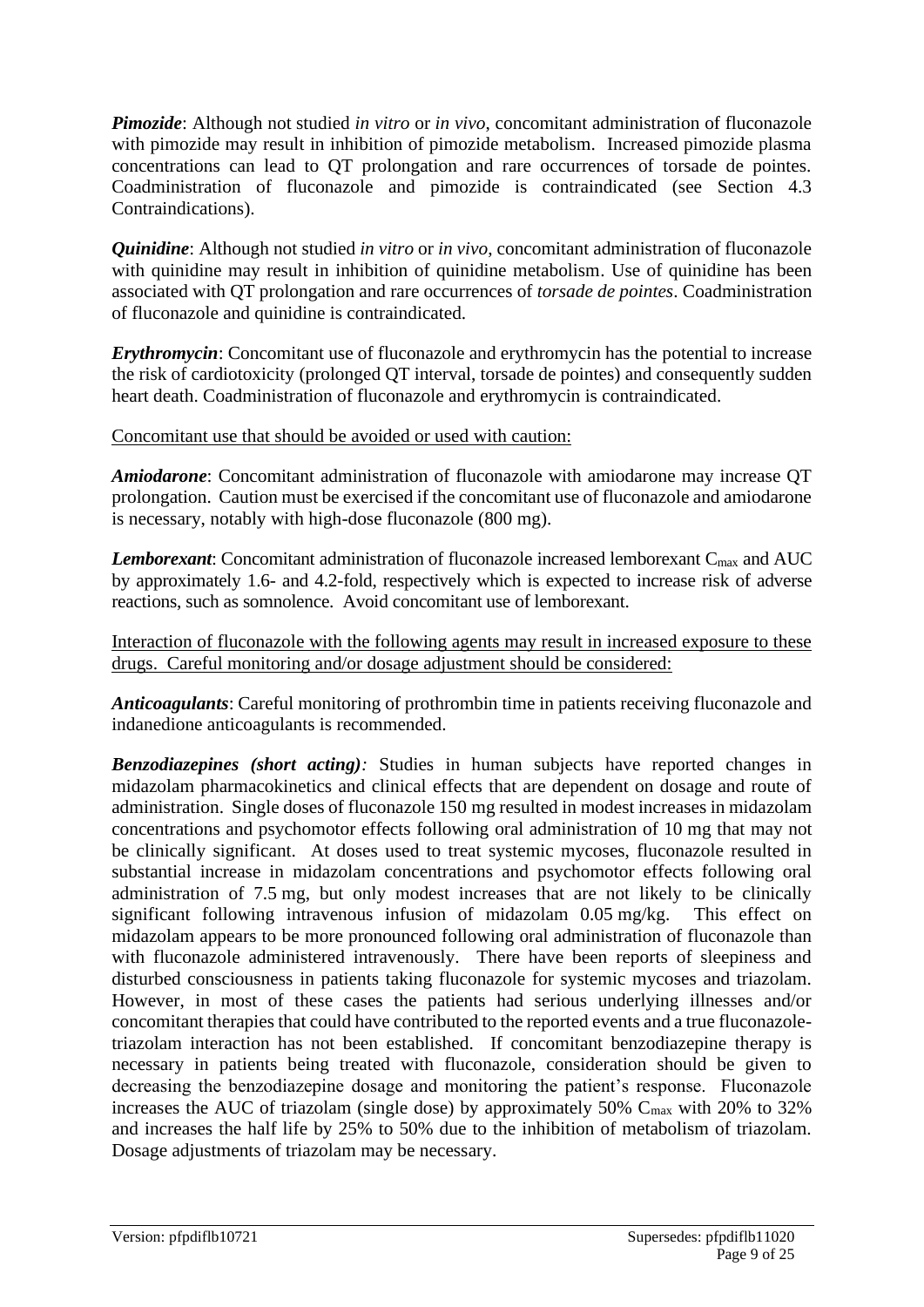*Carbamazepine*: Azole antifungals may raise carbamazepine plasma concentrations. Since high plasma concentrations of carbamazepine and/or carbamazepine-10, 11-epoxy may result in adverse effects (e.g. dizziness, drowsiness, ataxia, diplopia), the dosage of carbamazepine should be adjusted accordingly and/or plasma concentrations monitored when used concomitantly with fluconazole.

*Calcium channel blockers:* Certain calcium channel antagonists (nifedipine, isradipine, amlodipine, verapamil and felodipine) are metabolised by CYP3A4. Fluconazole has the potential to increase the systemic exposure of the calcium channel antagonists. Frequent monitoring for adverse events is recommended.

*Celecoxib*: During concomitant treatment with fluconazole (200 mg daily) and celecoxib (200 mg) the celecoxib  $C_{\text{max}}$  and AUC increased by 68% and 134%, respectively. Half of the celecoxib dose may be necessary when combined with fluconazole.

*Ciclosporin*: Fluconazole significantly increases the concentration and AUC of ciclosporin. This combination may be used by reducing the dosage of ciclosporin depending on ciclosporin concentration.

*Cyclophosphamide*: Combination therapy with cyclophosphamide and fluconazole results in an increase in serum bilirubin and serum creatinine. The combination may be used while taking increased consideration to the risk of increased serum bilirubin and serum creatinine.

*Fentanyl*: One fatal case of possible fentanyl fluconazole interaction was reported. The author judged that the patient died from fentanyl intoxication. Furthermore, in a randomised crossover study with 12 healthy volunteers it was shown that fluconazole delayed the elimination of fentanyl significantly. Elevated fentanyl concentration may lead to respiratory depression.

*Halofantrine*: Fluconazole can increase halofantrine plasma concentration due to an inhibitory effect on CYP3A4.

*HMG-CoA reductase inhibitors:* The risk of myopathy and rhabdomyolysis increases when fluconazole is coadministered with HMG-CoA reductase inhibitors metabolised through CYP3A4, such as atorvastatin and simvastatin, or through CYP2C9, such as fluvastatin. If concomitant therapy is necessary, the patient should be observed for symptoms of myopathy and rhabdomyolysis and creatine kinase should be monitored. HMG-CoA reductase inhibitors should be discontinued if a marked increase in creatine kinase is observed or myopathy/rhabdomyolysis is diagnosed or suspected.

*Ibrutinib*: Moderate inhibitors of CYP3A4 such as fluconazole increase plasma ibrutinib concentrations and may increase risk of toxicity. If the combination cannot be avoided, reduce the dose of ibrutinib as instructed in ibrutinib prescribing information and provide close clinical monitoring.

**Losartan**: Fluconazole inhibits the metabolism of losartan to its active metabolite (E-31 74) which is responsible for most of the angiotensin II-receptor antagonism that occurs during treatment with losartan. Patients should have their blood pressure monitored continuously.

*Methadone*: Fluconazole may enhance the serum concentration of methadone. Dosage adjustment of methadone may be necessary.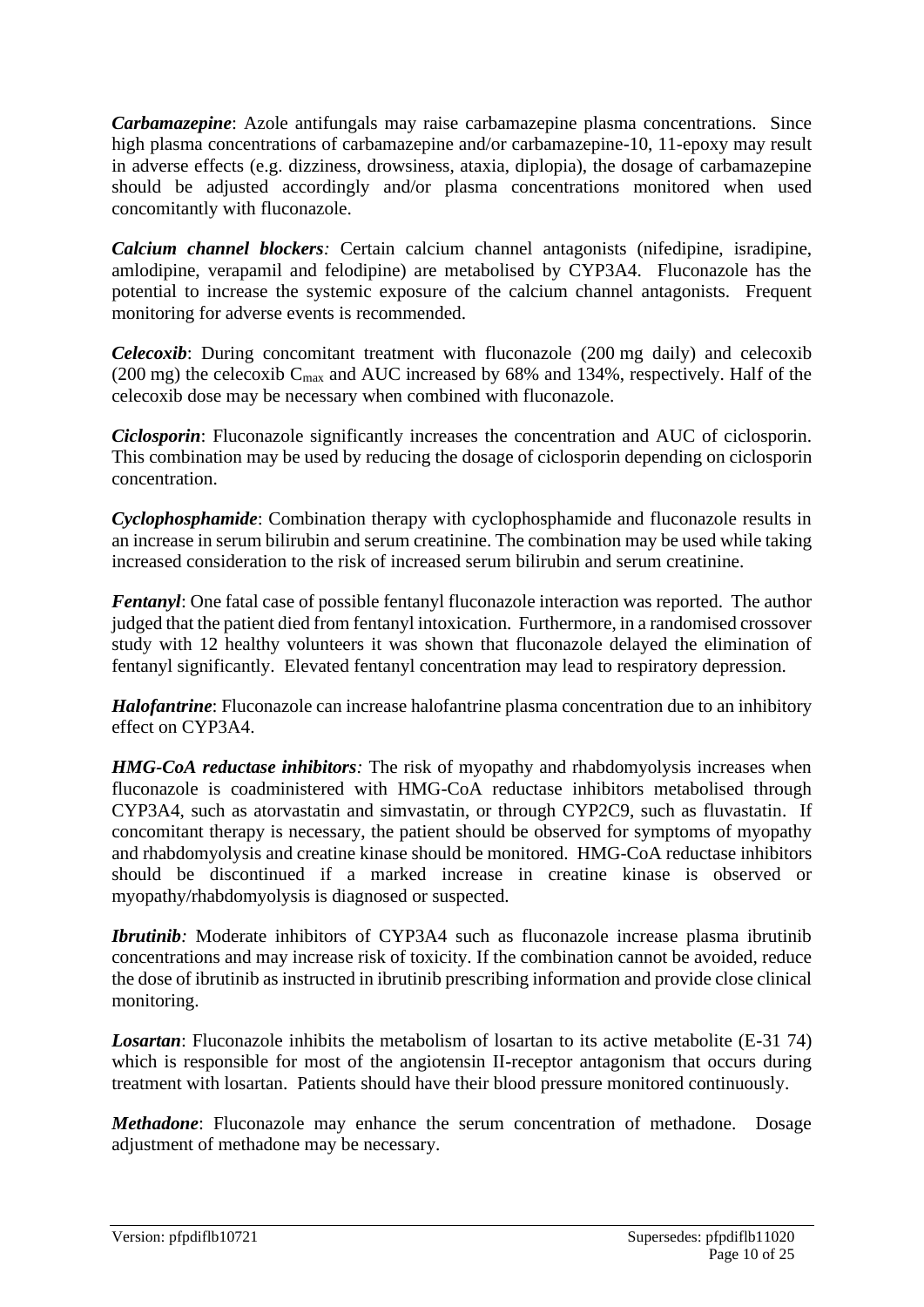*Non-steroidal anti-inflammatory drugs:* Although not specifically studied, fluconazole has the potential to increase the systemic exposure of other non-steroidal anti-inflammatory drugs (NSAIDs) that are metabolised by CYP2C9 (e.g. naproxen, lornoxicam, meloxicam, diclofenac). Frequent monitoring for adverse events and toxicity related to NSAIDs is recommended. Adjustment of dosage of NSAIDs may be needed.

*Olaparib*: Moderate inhibitors of CYP3A4 such as fluconazole increase olaparib plasma concentrations; concomitant use is not recommended. If the combination cannot be avoided, reduce the dose of olaparib as instructed in the LYNPARZA<sup>®</sup> (Olaparib) Prescribing Information.

*Oral hypoglycaemic agents*: The effects of fluconazole on the pharmacokinetics of the sulphonylurea oral hypoglycaemic agents tolbutamide, glipizide and glibenclamide were examined in three placebo-controlled crossover studies in normal volunteers. All subjects received the sulphonylurea alone and following treatment with 100 mg of DIFLUCAN as a single daily oral dose for 7 days. DIFLUCAN administration resulted in significant increases in Cmax and AUC of the sulphonylurea. Several subjects in these three studies experienced symptoms consistent with hypoglycaemia. In the glibenclamide study, several volunteers required oral glucose treatment. When fluconazole and sulphonylureas are co-administered, blood glucose concentrations should be monitored carefully and the dose of the sulphonylurea adjusted accordingly.

*Phenytoin*: Fluconazole inhibits the hepatic metabolism of phenytoin. With coadministration, serum phenytoin concentration levels should be monitored in order to avoid phenytoin toxicity.

*Prednisone*: There was a case report that a liver-transplanted patient treated with prednisone developed acute adrenal cortex insufficiency when a 3 month therapy with fluconazole was discontinued. The discontinuation of fluconazole presumably caused an enhanced CYP3A4 activity which led to increased metabolism of prednisone. Patients on long-term treatment with fluconazole and prednisone should be carefully monitored for adrenal cortex insufficiency when fluconazole is discontinued.

*Rifabutin:* There have been reports that an interaction exists when fluconazole is administered concomitantly with rifabutin, leading to increased serum levels of rifabutin up to 80%. There have been reports of uveitis in patients to whom fluconazole and rifabutin were coadministered. Patients receiving rifabutin and fluconazole concomitantly should be carefully monitored.

**Saquinavir**: Fluconazole increases the AUC of saquinavir and decreases the clearance of saquinavir due to inhibition of saquinavir's hepatic metabolism by CYP3A4 and inhibition of P-glycoprotein. Dosage adjustment of saquinavir may be necessary.

*Sirolimus:* Fluconazole increases plasma concentrations of sirolimus presumably by inhibiting the metabolism of sirolimus via CYP3A4 and P-glycoprotein. This combination may be used with a dosage adjustment of sirolimus depending on the effect/concentration measurements.

*Sulfonylureas:* Fluconazole has been shown to prolong the serum half-life of concomitantly administered oral sulfonylureas (e.g. chlorpropamide, glibenclamide, glipizide, tolbutamide) in healthy volunteers. Frequent monitoring of blood glucose and appropriate reduction of sulfonylurea dosage are recommended during coadministration.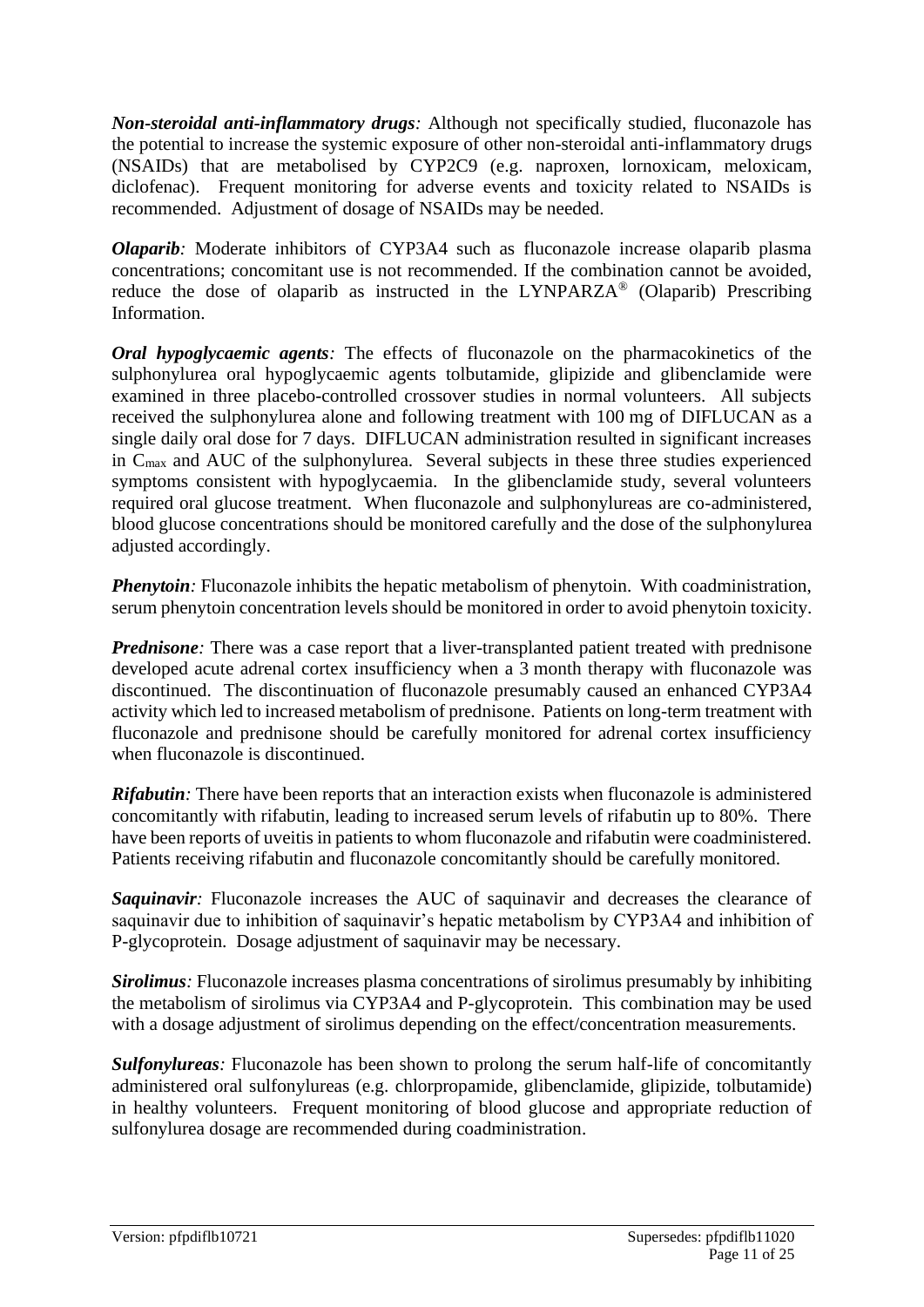*Tacrolimus:* Fluconazole may increase the serum concentrations of orally administered tacrolimus up to 5 times due to inhibition of tacrolimus metabolism through CYP3A4 in the intestines. No significant pharmacokinetic changes have been observed when tacrolimus is given intravenously. Increased tacrolimus levels have been associated with nephrotoxicity. Dosage of orally administered tacrolimus should be decreased depending on tacrolimus concentration.

**Theophylline**: In a placebo controlled interaction study, the administration of fluconazole 200 mg for 14 days resulted in an 18% decrease in the mean plasma clearance of theophylline. Patients who are receiving high dose theophylline or who are otherwise at increased risk of theophylline toxicity should be observed for signs of theophylline toxicity while receiving fluconazole, and therapy modified appropriately if signs of toxicity develop.

*Tofacitinib:* Exposure of tofacitinib is increased when tofacitinib is coadministered with medications that result in both moderate inhibition of CYP3A4 and potent inhibition of CYP2C19 (e.g. fluconazole). Dosage adjustment of tofacitinib may be necessary.

**Tolvaptan**: Exposure to tolvaptan is significantly increased (200% in AUC; 80% in C<sub>max</sub>) when tolvaptan, a CYP3A4 substrate, is co-administered with fluconazole, a moderate CYP3A4 inhibitor, with risk of significant increase in adverse effects particularly significant diuresis, dehydration and acute renal failure. In case of concomitant use, the tolvaptan dose should be reduced and the patient managed cautiously.

*Vinca alkaloids:* Although not studied, fluconazole may increase the plasma levels of the vinca alkaloids (e.g. vincristine and vinblastine) and lead to neurotoxicity, which is possibly due to an inhibitory effect on CYP3A4.

*Vitamin A*: Based on a case-report in one patient receiving combination therapy with all-transretinoid acid (an acid form of vitamin A) and fluconazole, central nervous system (CNS) related undesirable effects have developed in the form of pseudotumour cerebri, which disappeared after discontinuation of fluconazole treatment. This combination may be used but the incidence of CNS related undesirable effects should be borne in mind.

*Voriconazole:* (CYP2C9, CYP2C19 and CYP3A4 inhibitor): Concomitant administration of voriconazole and fluconazole at any dose is not recommended.

*Warfarin*: A single dose of warfarin (15 mg) given to normal volunteers, following 14 days of orally administered DIFLUCAN (200 mg) resulted in a 12% increase in the prothrombin time response (area under the prothrombin time-time curve). One of 13 subjects experienced a 2 fold increase in his prothrombin time response. In post-marketing experience, as with other azole antifungals, bleeding events (bruising, epistaxis, gastrointestinal bleeding, hematuria and melena) have been reported in association with increases in prothrombin time in patients receiving fluconazole concurrently with warfarin. Careful monitoring of prothrombin time in patients receiving fluconazole and coumarin-type anticoagulants is recommended.

**Zidovudine**: Fluconazole increases the C<sub>max</sub> and AUC of zidovudine, respectively, due to decrease in oral zidovudine clearance. The half-life of zidovudine was likewise prolonged following combination therapy with fluconazole. Patients receiving this combination should be monitored for the development of zidovudine-related adverse reactions. Dosage reduction of zidovudine may be considered.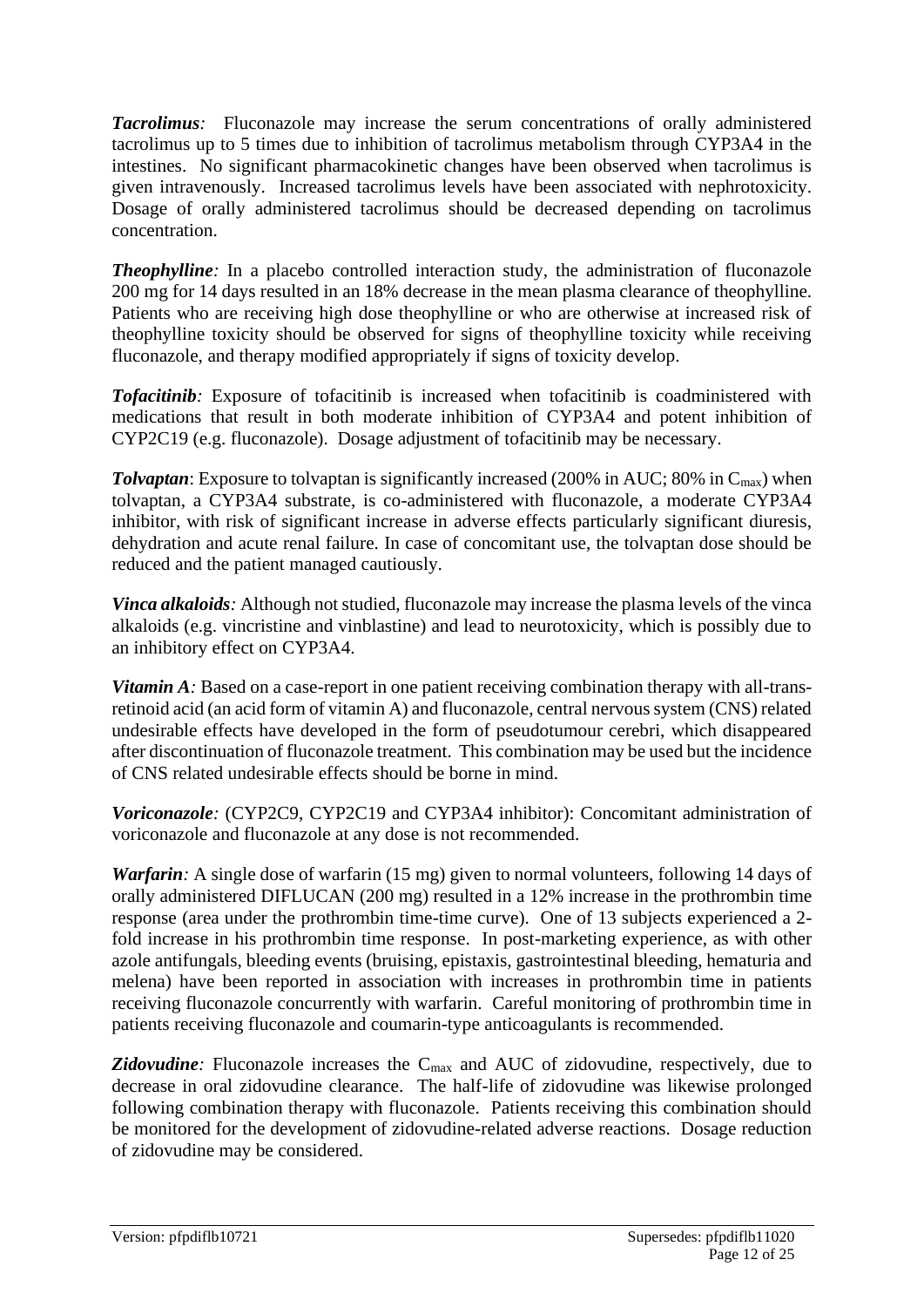#### Minor or no significant pharmacokinetic interactions that require no dosage adjustment:

*Oral contraceptives*: Oral contraceptives were administered as a single dose both before and after oral administration of DIFLUCAN 50 mg once daily for 10 days in 10 healthy women. There was no significant difference in ethinyl estradiol or levonorgestrel AUC after the administration of 50 mg of DIFLUCAN. The mean increase in ethinyl estradiol AUC was 6% (range:-47 to 108%) and levonorgestrel AUC increased 17% (range: -33 to 141%).

In a second study, twenty-five normal females received daily doses of 200 mg DIFLUCAN tablets or placebo for two, ten-day periods. The treatment cycles were one month apart with all subjects receiving DIFLUCAN during one cycle and placebo during the other. Single doses of an oral contraceptive tablet containing levonorgestrel and ethinyl estradiol were administered on the final treatment day (day 10) of both cycles. Following administration of 200 mg of DIFLUCAN, the mean percentage increase in AUC for levonorgestrel compared to placebo was 25% (range: -12 to 82%) and the mean percentage increase for ethinyl estradiol compared to placebo was 38% (range: -11 to 101%). Both of these increases were statistically significantly different from placebo.

In a third study 21 healthy women received 300 mg weekly doses of DIFLUCAN and single doses of ethinyl estradiol 35 microgram and norethindrone 0.5 mg. AUC of ethinyl estradiol was increase by 24% (range: 3 to 59%) and AUC of norethindrone was increased by 13% (range: -5 to 36%).

Multiple doses of DIFLUCAN may increase exposure to hormone levels in women taking oral contraceptives and are unlikely to result in decreased efficacy of the oral contraceptive.

#### **Two-way Interactions**

Minor or no significant pharmacokinetic interactions that require no dosage adjustment:

*Azithromycin*: An open-label, randomised, three-way cross study in 18 healthy subjects assessed the effect of a single 1200 mg oral dose of azithromycin on the pharmacokinetics of a single 800 mg oral dose of fluconazole as well as the effects of fluconazole on the pharmacokinetics of azithromycin. The estimated ratio of the mean AUC of fluconazole coadministered with azithromycin to fluconazole administered alone was 101%. The estimated ratio of the mean AUC of azithromycin coadministered with fluconazole to azithromycin administered alone was  $107\%$ . The estimated ratio of the mean  $C_{\text{max}}$  of fluconazole coadministered with azithromycin to fluconazole administered alone was 104%. The estimated ratio of the mean Cmax of azithromycin coadministered with fluconazole to azithromycin administered alone was 82%.

| <b>Contraindications</b> | Dose adjustment of<br>fluconazole                           | Dose adjustment<br>and/or monitoring of<br>other drugs                                                                                                           | No dose adjustment<br>of fluconazole or<br>other drugs        |
|--------------------------|-------------------------------------------------------------|------------------------------------------------------------------------------------------------------------------------------------------------------------------|---------------------------------------------------------------|
| Cisapride                | Hydrochlorothiazide <sup>1</sup><br>Rifampicin <sup>2</sup> | Benzodiazepines<br>$(short\text{-}acting)^5$<br>Cyclosporin <sup>4</sup><br>Oral hypoglycaemics <sup>3</sup><br>Phenytoin <sup>4</sup><br>Rifabutin <sup>5</sup> | Antacids<br>Azithromycin<br>Cimetidine<br>Oral contraceptives |

**Guidance on the Clinical Management of Drug Interactions**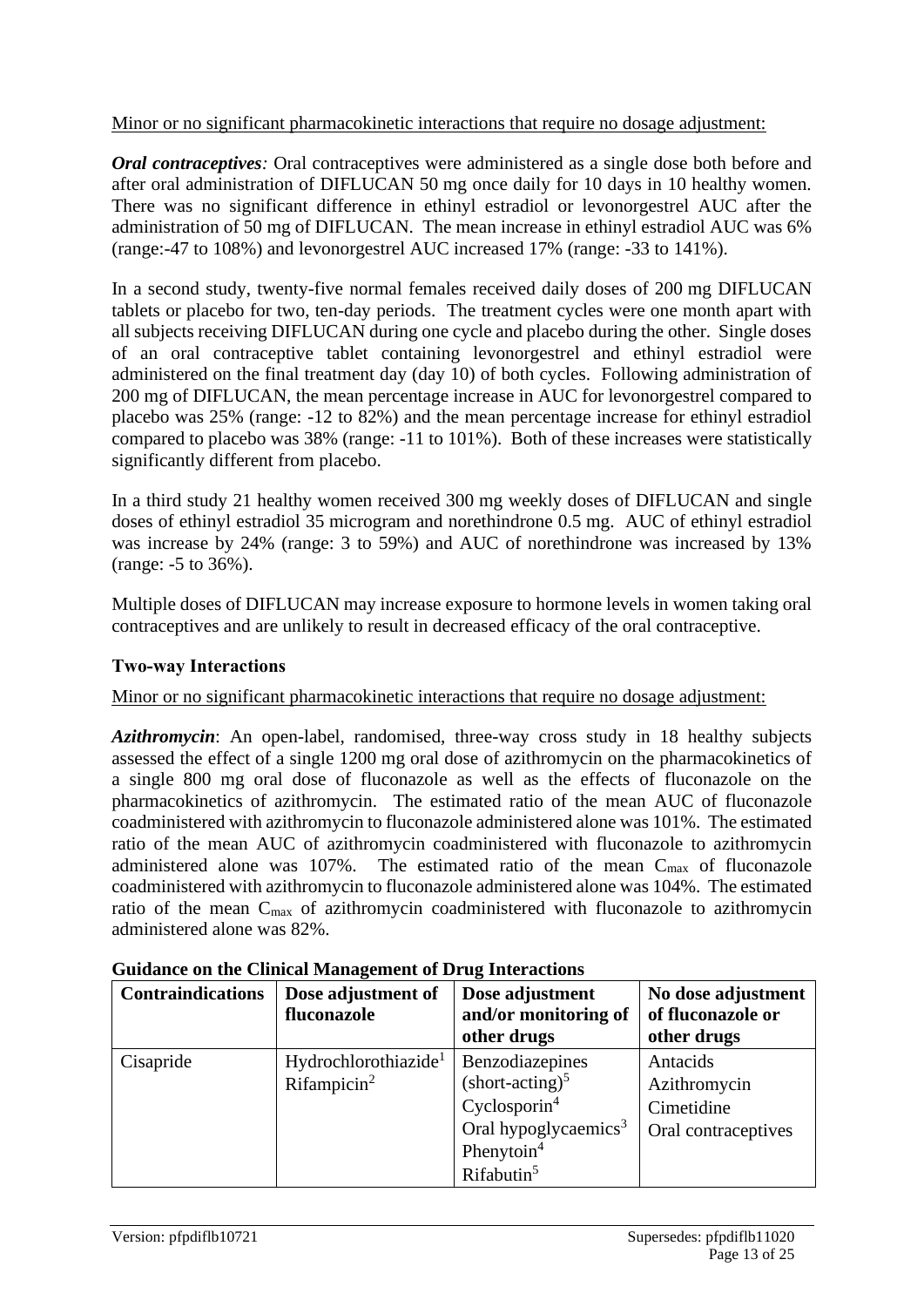| Tacrolimus <sup>5</sup>     |
|-----------------------------|
| Theophylline <sup>5</sup>   |
| Coumarin-type or            |
| indanedione                 |
| anticoagulants <sup>6</sup> |
| Zidovudine <sup>5</sup>     |
| Ibrutinib <sup>5</sup>      |
| Olaparib                    |
| Tolvaptan <sup>5</sup>      |

- 1. Fluconazole blood levels increased
- 2. Fluconazole blood levels decreased
- 3. Carefully monitor blood glucose levels
- 4. Carefully monitor plasma drug levels
- 5. Carefully monitor patients for signs of toxicity or adverse events
- 6. Carefully monitor patient's prothrombin time

### **4.6 Fertility, pregnancy and lactation**

#### **Effects on fertility**

Fluconazole did not affect the fertility of male or female rats treated orally with daily doses of 5 mg/kg, 10 mg/kg or 20 mg/kg or with parenteral doses of 5 mg/kg, 25 mg/kg or 75 mg/kg, although the onset of parturition was slightly delayed at 20 mg/kg p.o. In an intravenous perinatal study in rats at 5 mg/kg, 20 mg/kg and 40 mg/kg, dystocia and prolongation of parturition were observed in a few dams at 20 mg/kg and 40 mg/kg, but not at 5 mg/kg. The disturbances in parturition were reflected by a slight increase in the number of still born pups and decrease of neonatal survival at these dose levels. The effects on parturition in rats are consistent with the species specific oestrogen-lowering property produced by high doses of fluconazole. Such a hormone change has not been observed in women treated with fluconazole (see Section 5.1 Pharmacodynamic properties).

#### **Use in pregnancy – Pregnancy Category D**

Use in pregnancy should be avoided except in patients with severe or potentially lifethreatening fungal infections in whom fluconazole may be used if the anticipated benefit outweighs the possible risk to the fetus.

Effective contraceptive measures should be considered in women of child-bearing potential and should continue throughout the treatment period and for approximately 1 week (5 to 6 halflives) after the final dose.

There have been reports of spontaneous abortion and congenital abnormalities in infants whose mothers were treated with 150 mg of fluconazole as a single or repeated dose in the first trimester.

There are no adequate and well-controlled studies in pregnant women. There have been reports of multiple congenital abnormalities in infants whose mothers were being treated for 3 or more months with high dose (400 mg/kg to 800 mg/day) fluconazole therapy for coccidioidomycosis. The relationship between fluconazole use and these events is unclear. Adverse fetal effects have been seen in animals only at high dose levels associated with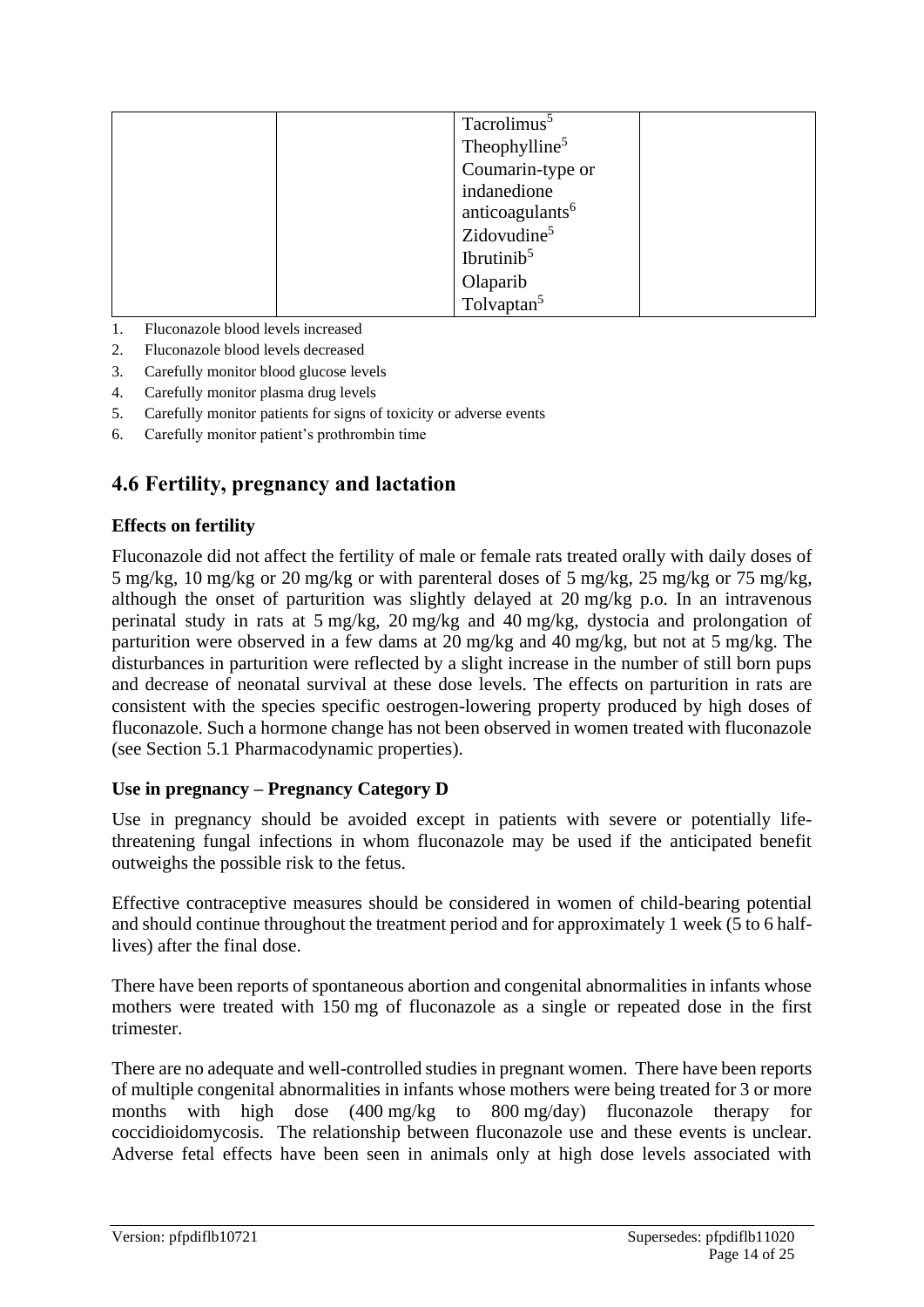maternal toxicity. These findings are not considered relevant to fluconazole used at therapeutic doses.

Case reports describe a distinctive and a rare pattern of birth defects among infants whose mothers received high-dose (400 mg/kg to 800 mg/day) fluconazole during most or all of the first trimester of pregnancy. The features seen in these infants include: brachycephaly, abnormal facies, abnormal calvarial development, cleft palate, femoral bowing, thin ribs and long bones, arthrogryposis, and congenital heart disease.

#### **Use in lactation**

Fluconazole has been found in human breast milk at concentrations similar to plasma, hence its use in nursing mothers is not recommended. The elimination half-life from breast milk approximates the plasma elimination half-life of 30 hours. The estimated daily infant dose of fluconazole from breast milk (assuming mean milk consumption of 150 mL/kg/day) based on the mean peak milk concentration is 0.39 mg/kg/day, which is approximately 40% of the recommended neonatal dose (<2 weeks of age) or 13% of the recommended infant dose for mucosal candidiasis.

The developmental and health benefits of breast-feeding should be considered along with the mother's clinical need for Diflucan and any potential adverse effects on the breastfed child from Diflucan or from the underlying maternal condition.

A pharmacokinetic study in 10 lactating women, who had temporarily or permanently stopped breast-feeding their infants, evaluated fluconazole concentrations in plasma and breast milk for 48 hours following a single 150 mg dose of Diflucan. Fluconazole was detected in breast milk at an average concentration of approximately 98% of those in maternal plasma. The mean peak breast milk concentration was 2.61 mg/L at 5.2 hours post-dose.

### **4.7 Effects on ability to drive and use machines**

When driving vehicles or operating machinery it should be taken into account that occasionally dizziness or seizures may occur.

# **4.8 Adverse effects (undesirable effects)**

#### **Adults**

The safety profile of fluconazole appears similar in adults and children. The profile established for adults, given different dosage regimens and for different indications, is given below.

#### *1. Multiple daily dosing for treatment of oral and for oral and oropharyngeal candidiasis; cryptococcal meningitis; or systemic candidiasis.*

DIFLUCAN is generally well tolerated. Sixteen percent of over 4000 patients treated in clinical trials of seven days or more experienced adverse events. Treatment was discontinued in 1.5% of patients due to adverse clinical events and in 1.3% due to laboratory abnormalities.

Clinical adverse events were reported more frequently in HIV infected patients (21%) than in non-HIV infected patients (13%). However, the patterns in HIV infected and non-HIV infected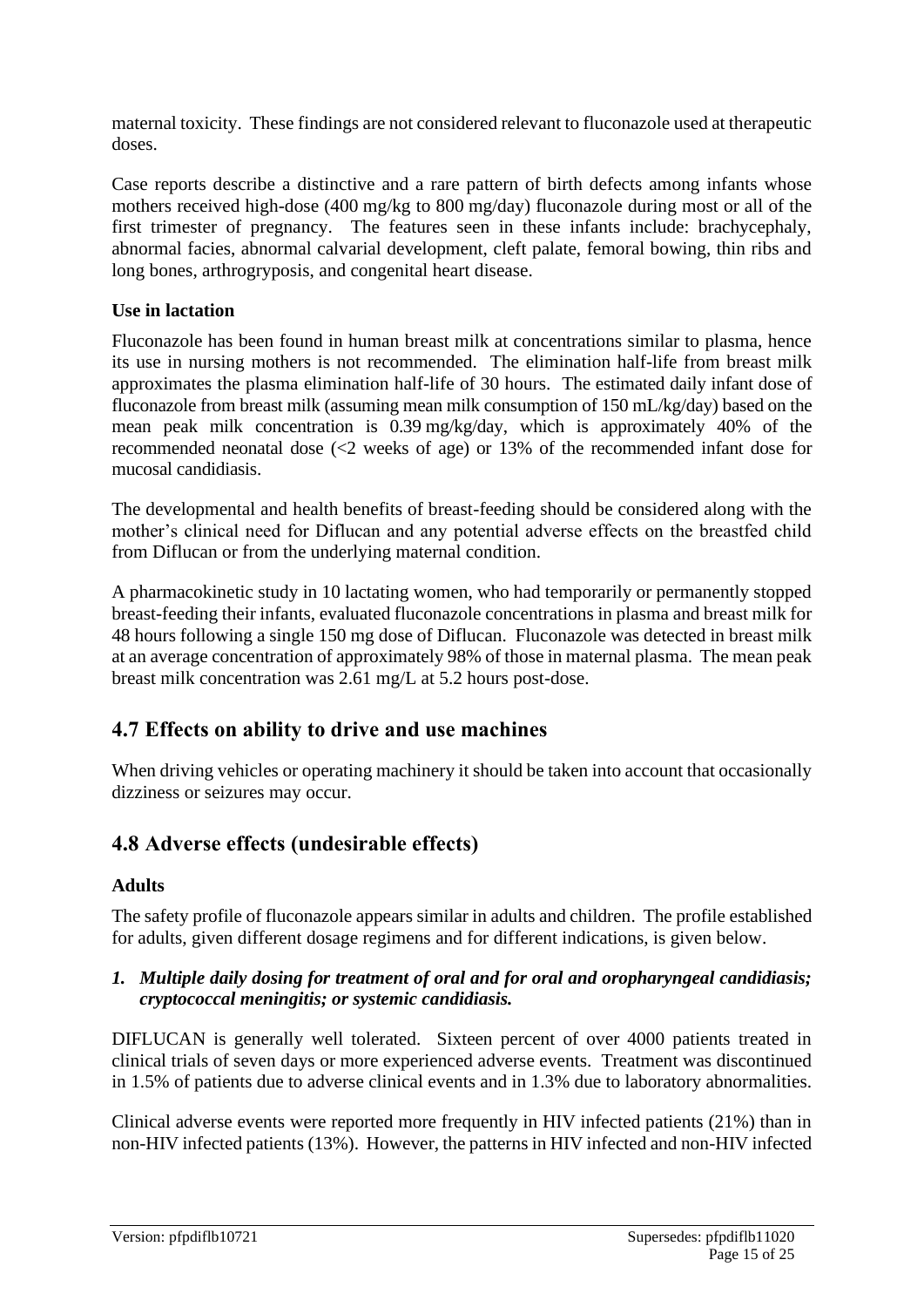patients were similar. The proportions of patients discontinuing therapy due to clinical adverse events were similar in the two groups (1.5%).

In some patients, particularly those with serious underlying diseases such as AIDS and cancer, changes in renal and haematological function test results and hepatic abnormalities have been observed during treatment with fluconazole and comparative agents, but the clinical significance and relationship to treatment is uncertain.

*Hepatobiliary disorders.* In combined clinical trials and marketing experience, the spectrum of hepatic reactions has ranged from mild transient elevations in transaminases to clinical hepatitis, cholestasis and fulminant hepatic failure, including fatalities. Elevations in plasma levels of hepatic enzymes have been observed both in otherwise healthy patients and in patients with underlying disease (see Section 4.4 Special warnings and precautions for use). There have been rare cases of serious hepatic reactions during treatment with DIFLUCAN (see Section 4.4 Special warnings and precautions for use). Instances of fatal hepatic reactions were noted to occur primarily in patients with serious underlying medical conditions (predominantly AIDS or malignancy) and often while taking multiple concomitant medications. In addition, transient hepatic reactions, including hepatitis and jaundice, have occurred among patients with no other identifiable risk factors. In each of these cases, liver function returned to baseline on discontinuation of DIFLUCAN.

In two comparative trials evaluating the efficacy of DIFLUCAN for the suppression of relapse of cryptococcal meningitis, a statistically significant increase was observed in median AST (SGOT) levels from a baseline value of 30 IU/L to 41 IU/L in one trial and 34 IU/L to 66 IU/L in the other. The overall rate of serum transaminase elevations of more than 8 times the upper limit of normal was approximately 1% in fluconazole-treated patients in the pre-marketing clinical trials which included patients with severe underlying disease, predominantly AIDS or malignancies, most of whom were receiving multiple concomitant medications, including many known to be hepatotoxic. The incidence of abnormally elevated serum transaminases was greater in patients taking Diflucan concomitantly with one or more of the following medications; rifampicin, phenytoin, isoniazid, valproic acid, or oral sulphonylurea hypoglycaemic agents.

| <b>MedDRA System Organ Class</b>            | <b>Adverse Drug Reactions</b>                                               |
|---------------------------------------------|-----------------------------------------------------------------------------|
| Frequency*                                  |                                                                             |
| <b>Blood and lymphatic system disorders</b> |                                                                             |
| Rare                                        | Leukopenia (including neutropenia and<br>agranulocytosis), thrombocytopenia |
| <b>Gastrointestinal disorders</b>           |                                                                             |
| Common                                      | Nausea, vomiting, abdominal pain, diarrhoea                                 |
| <b>Immune system disorders</b>              |                                                                             |
| Rare                                        | Anaphylaxis, angioedema                                                     |
| <b>Metabolism and nutrition disorders</b>   |                                                                             |
| Rare                                        | Hypercholesterolaemia,                                                      |
|                                             | hypertriglyceridaemia, hypokalaemia                                         |
| <b>Nervous system disorders</b>             |                                                                             |
| Common                                      | Headache                                                                    |

Other adverse reactions observed include the following: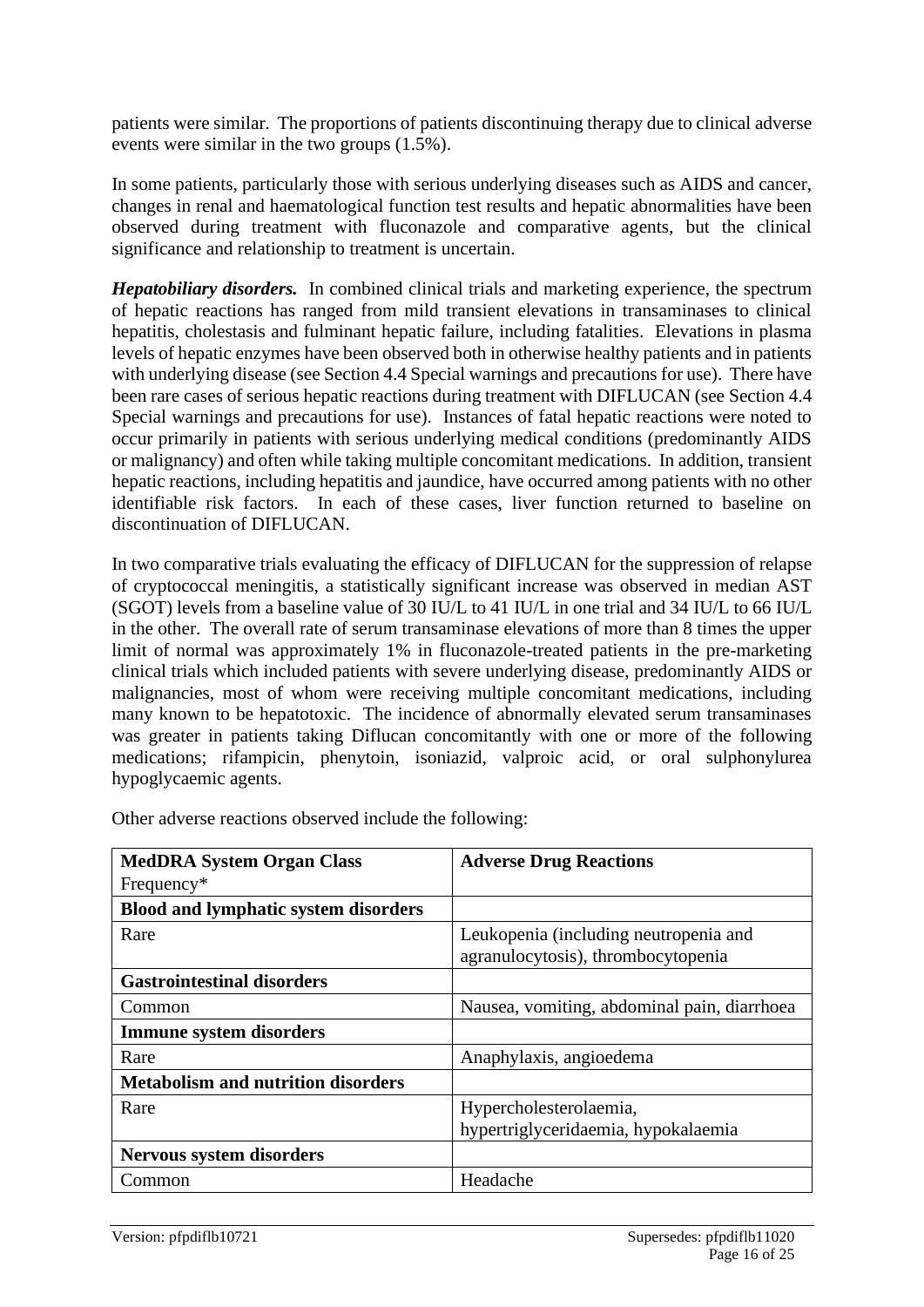| <b>MedDRA System Organ Class</b>       | <b>Adverse Drug Reactions</b>                                                                                                                                                              |
|----------------------------------------|--------------------------------------------------------------------------------------------------------------------------------------------------------------------------------------------|
| Frequency*                             |                                                                                                                                                                                            |
| Uncommon                               | Seizures, dizziness, paraesthesia, taste                                                                                                                                                   |
|                                        | perversion                                                                                                                                                                                 |
| Rare                                   | <b>Tremor</b>                                                                                                                                                                              |
| Skin and subcutaneous tissue disorders |                                                                                                                                                                                            |
| Common                                 | Rash                                                                                                                                                                                       |
| Rare                                   | Angioedema, exfoliative skin disorders<br>including Stevens-Johnson syndrome and<br>toxic epidermal necrolysis (see Section 4.4)<br>Special warnings and precautions for use),<br>alopecia |

\*Frequencies are categorised as follows: very common ≥10%; common from ≥1% to < 10%; uncommon from  $\geq$ 0.1% to < 1%; rare from 0.01% to <0.1%.

#### *2. Single 150 mg dose for vaginal candidiasis*

| <b>MedDRA System Organ Class</b>                          | <b>Adverse Drug Reaction</b>                                   |
|-----------------------------------------------------------|----------------------------------------------------------------|
| Frequency*                                                |                                                                |
| <b>Eye disorders</b>                                      |                                                                |
| Uncommon                                                  | Abnormal vision                                                |
| <b>Gastrointestinal disorders</b>                         |                                                                |
| Common                                                    | Nausea, abdominal pain, diarrhoea,<br>dyspepsia                |
| Uncommon                                                  | Constipation, flatulence, vomiting, loose<br>stools, dry mouth |
| <b>General disorders and administration site</b>          |                                                                |
| conditions                                                |                                                                |
| Uncommon                                                  | Thirst, fatigue, malaise, pain, rigors,<br>asthenia, fever     |
| <b>Infections and infestations</b>                        |                                                                |
| Uncommon                                                  | Pharyngitis, herpes simplex                                    |
| <b>Metabolism and nutrition disorders</b>                 |                                                                |
| Uncommon                                                  | Anorexia                                                       |
| <b>Musculoskeletal and connective tissue</b><br>disorders |                                                                |
| Uncommon                                                  | Back pain, myalgia                                             |
| <b>Nervous system disorders</b>                           |                                                                |
| Common                                                    | Headache                                                       |
| Uncommon                                                  | Dizziness, vertigo, hyperkinesia,                              |
|                                                           | hypertonia, taste perversion, visual field<br>defect           |
| <b>Psychiatric disorders</b>                              |                                                                |
| Uncommon                                                  | Insomnia, nervousness                                          |
| <b>Renal and urinary disorders</b>                        |                                                                |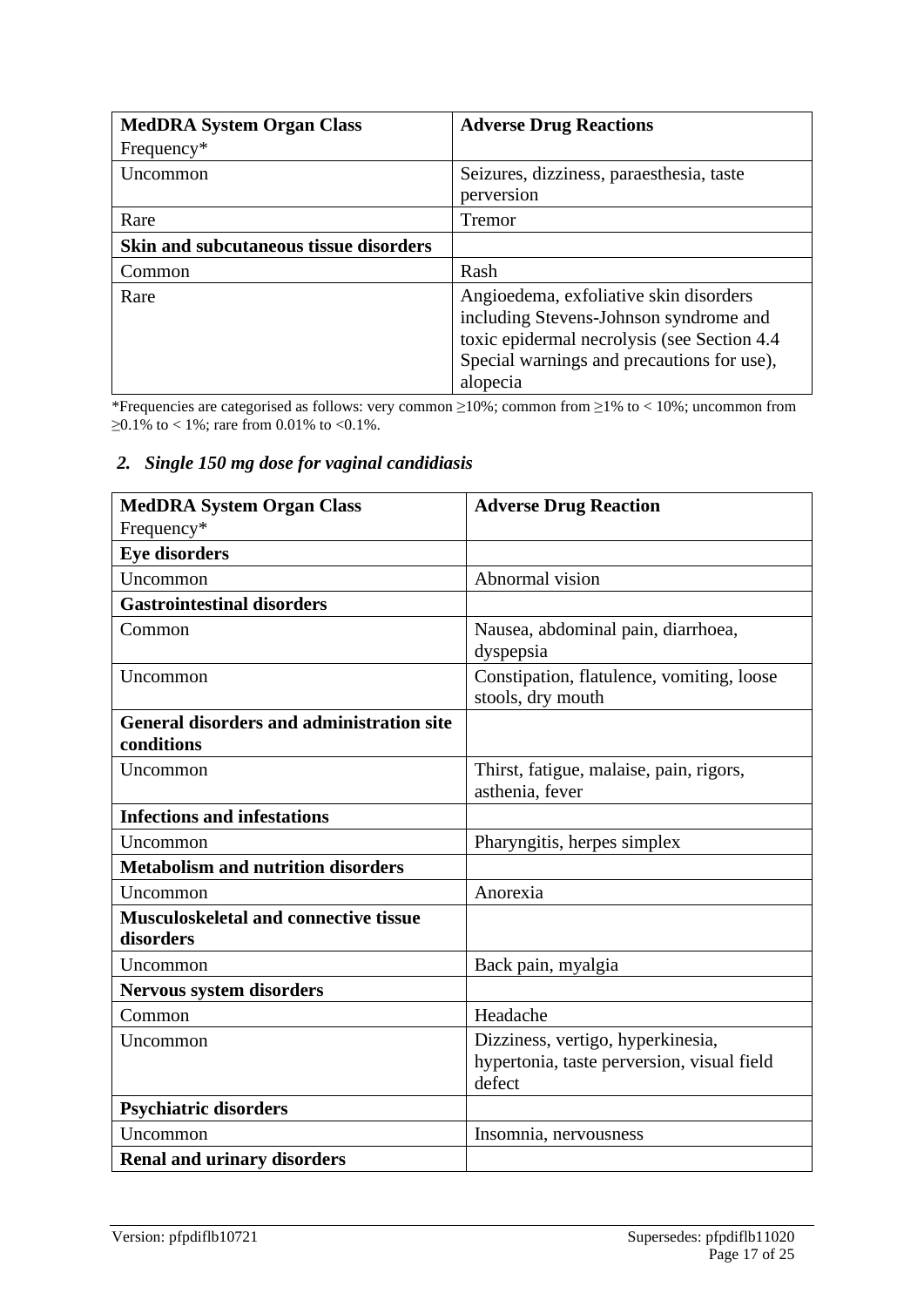| <b>MedDRA System Organ Class</b>                | <b>Adverse Drug Reaction</b>                                                                                                           |
|-------------------------------------------------|----------------------------------------------------------------------------------------------------------------------------------------|
| Frequency*                                      |                                                                                                                                        |
| Uncommon                                        | Polyuria, renal pain                                                                                                                   |
| <b>Reproductive system and breast disorders</b> |                                                                                                                                        |
| Uncommon                                        | Intermenstrual bleeding, dysmenorrhoea,<br>leukorrhoea, menorrhagia, uterine spasm,<br>vaginal disorders, female sexual<br>dysfunction |
| Skin and subcutaneous tissue disorders          |                                                                                                                                        |
| Uncommon                                        | Pruritus, genital pruritus, rash,<br>erythematous rash, dry skin, abnormal skin<br>odour, urticaria                                    |
| <b>Vascular disorders</b>                       |                                                                                                                                        |
| Uncommon                                        | Flushing, hot flushes                                                                                                                  |
| <b>Hepatobiliary disorders</b>                  |                                                                                                                                        |
| Common                                          | Alanine aminotransferase increased,<br>aspartate aminotransferase increased, blood<br>alkaline phosphatase increased                   |
| Uncommon                                        | Cholestasis, jaundice, bilirubin increased                                                                                             |
| Rare                                            | Hepatic toxicity, including rare cases of<br>fatalities. Hepatic failure, hepatocellular<br>necrosis, hepatitis, hepatocellular damage |
| <b>Cardiac disorders</b>                        |                                                                                                                                        |
| Rare                                            | Torsade de pointes, QT prolongation                                                                                                    |

\*Frequencies are categorised as follows: very common ≥10%; common from ≥1% to <10%; uncommon from  $≥0.1\%$  to <1%; rare from 0.01% to <0.1%.

#### *3. Patients treated with 150 mg weekly in dermal therapeutic studies.*

| <b>MedDRA System Organ Class</b>       | <b>Adverse Drug Reactions</b>                                                              |
|----------------------------------------|--------------------------------------------------------------------------------------------|
| Frequency*                             |                                                                                            |
| <b>Gastrointestinal disorders</b>      |                                                                                            |
| Common                                 | Abdominal pain, dyspepsia                                                                  |
| <b>Investigations</b>                  |                                                                                            |
| Uncommon                               | Elevation of transaminase $>2-3$ x upper<br>limit of normal                                |
| <b>Nervous system disorders</b>        |                                                                                            |
| Common                                 | Headache                                                                                   |
| Uncommon                               | Paraesthesia                                                                               |
| <b>Psychiatric disorders</b>           |                                                                                            |
| Uncommon                               | Insomnia, somnolence                                                                       |
| Skin and subcutaneous tissue disorders |                                                                                            |
| Uncommon                               | Pruritus, urticaria, increased sweating, drug<br>eruption (including fixed drug eruption). |

\*Frequencies are categorised as follows: very common ≥10%; common from ≥1% to < 10%; uncommon from  $≥0.1\%$  to < 1%; rare from 0.01% to <0.1%.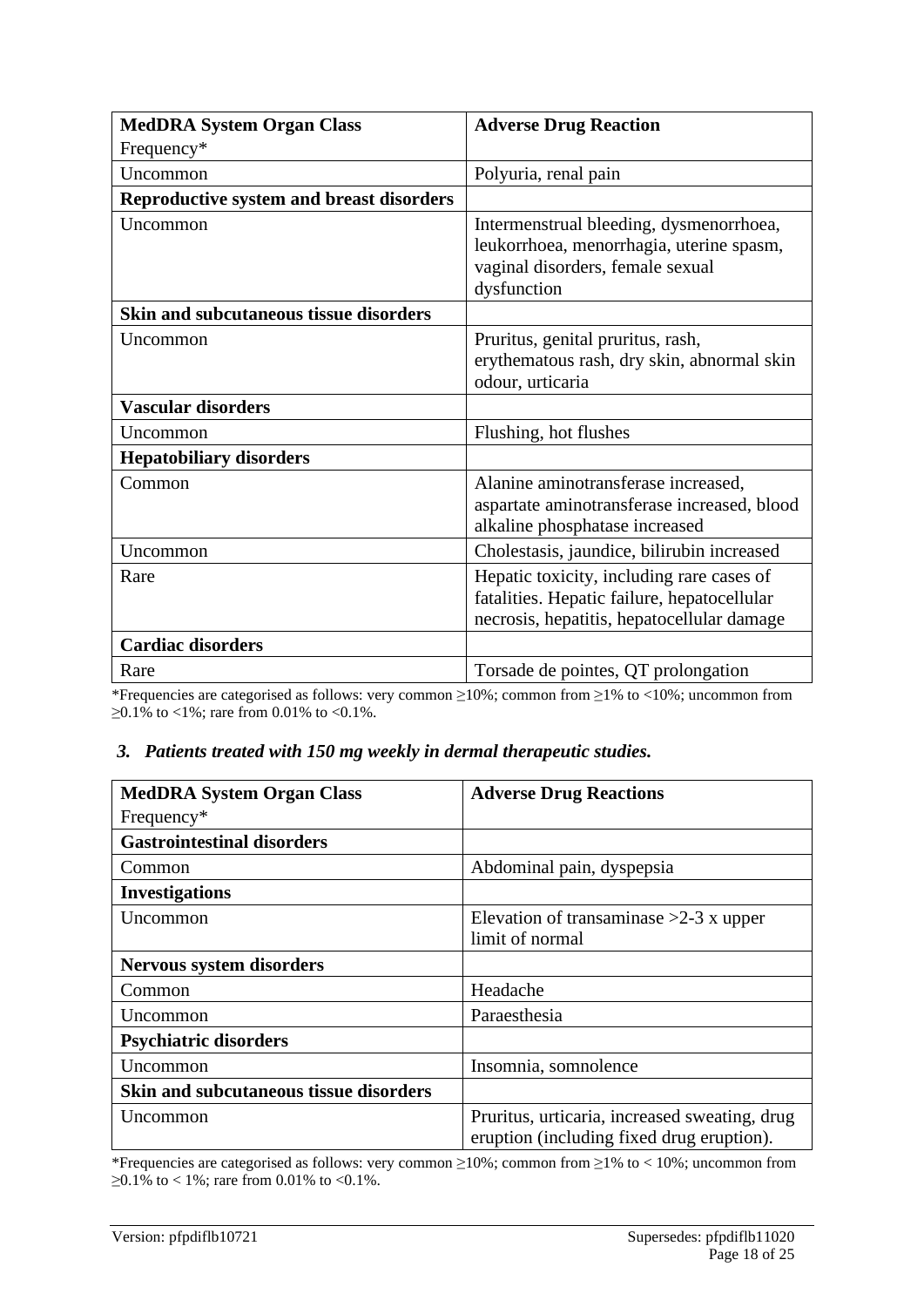#### **Children**

In clinical studies, 562 children, from birth to 17 years, received doses from 1 to 12 mg/kg/day, for up to 129 days. The majority of patients (n=522) received 2 to 8 mg/kg/day for up to 97 days. Overall, approximately 10.3% experienced adverse events which were considered treatment related. The incidence of these adverse reactions and laboratory abnormalities do not suggest any marked difference between the paediatric population relative to the adult population. Based on this clinical trial data, the following adverse events were considered treatment related:

| <b>MedDRA System Organ Class</b>                | <b>Adverse Drug Reactions</b>   |
|-------------------------------------------------|---------------------------------|
| Frequency*                                      |                                 |
| <b>Cardiac disorders</b>                        |                                 |
| Uncommon                                        | Cardiomyopathy                  |
| Ear and labyrinth disorders                     |                                 |
| Uncommon                                        | Deafness                        |
| <b>Gastrointestinal disorders</b>               |                                 |
| Common                                          | Vomiting, diarrhoea, abdominal  |
|                                                 | pain                            |
| Uncommon                                        | Nausea, dyspepsia, ileus,       |
|                                                 | stomatitis, loose stools        |
| <b>Hepatobiliary disorders</b>                  |                                 |
| Uncommon                                        | Hepatocellular damage, jaundice |
| <b>Metabolism and nutrition disorders</b>       |                                 |
| Uncommon                                        | Anorexia                        |
| <b>Nervous system disorders</b>                 |                                 |
| Uncommon                                        | Headache, taste perversion      |
| Respiratory, thoracic and mediastinal disorders |                                 |
| Uncommon                                        | Hypoxia, respiratory disorder   |
| <b>Skin and subcutaneous tissue disorders</b>   |                                 |
| Uncommon                                        | Rash (erythematous & maculo-    |
|                                                 | papular), pruritus, purpura     |
| <b>Vascular disorders</b>                       |                                 |
| Uncommon                                        | Hypertension                    |

\*Frequencies are categorised as follows: very common ≥10%; common from ≥1% to < 10%: uncommon from  $\geq 0.1\%$  to < 1%; rare from 0.01% to < 0.1%.

#### **Post-marketing experience**

In addition, the following adverse events have occurred during post-marketing:

| Cardiac disorders                 | Torsade de pointes (see Section 4.4 Special |
|-----------------------------------|---------------------------------------------|
|                                   | warnings and precautions for use)           |
| <b>Gastrointestinal disorders</b> | Dyspepsia, vomiting                         |
| <b>Hepatobiliary disorders</b>    | Hepatocellular necrosis                     |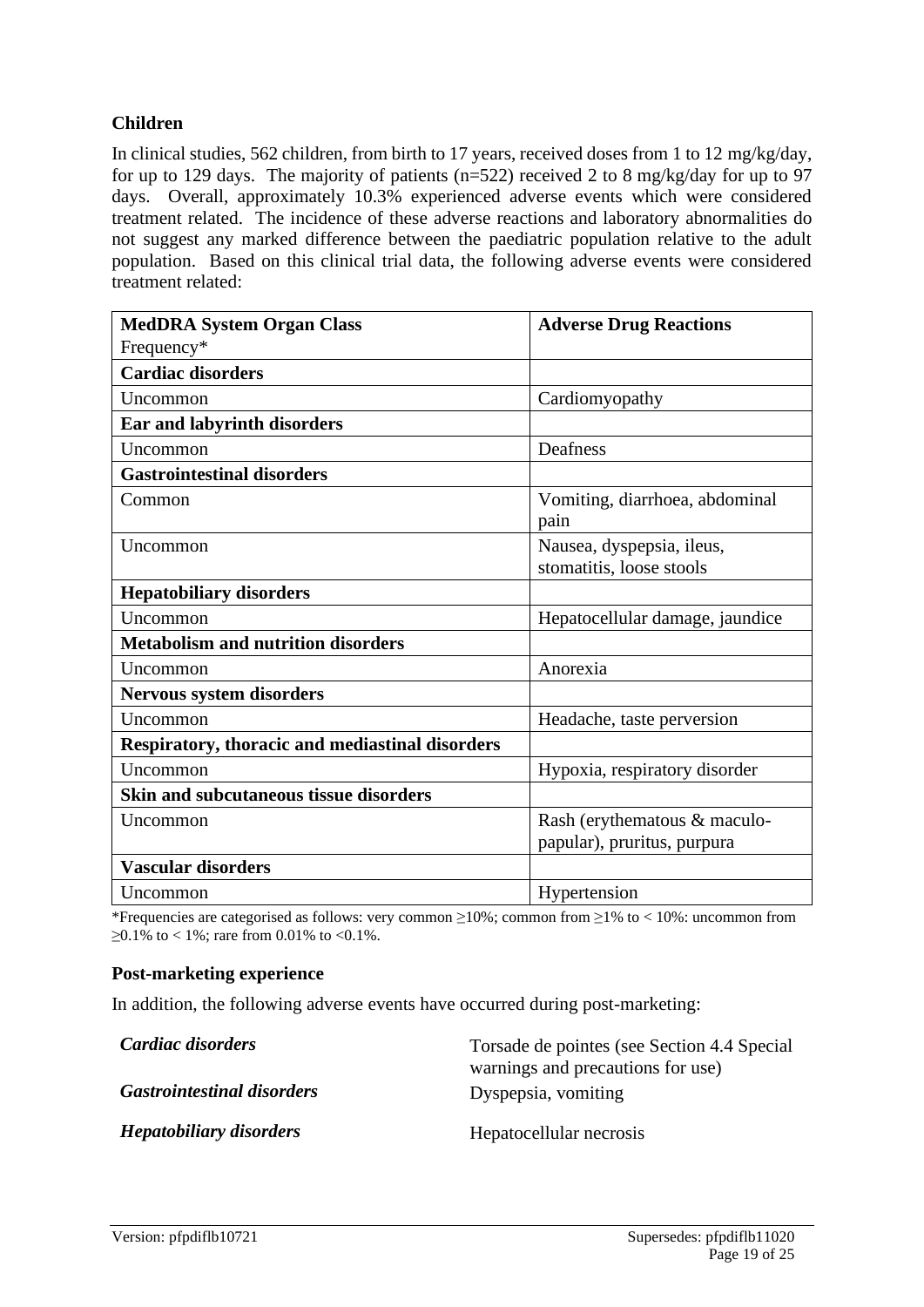| Immune system disorders                       | Anaphylaxis (including face oedema,<br>angioedema and pruritus)               |
|-----------------------------------------------|-------------------------------------------------------------------------------|
| <i>Investigations</i>                         | QT prolongation (see Section 4.4 Special<br>warnings and precautions for use) |
| <i>Metabolism and nutrition disorders</i>     | Hypercholesterolaemia,<br>hypertriglyceridaemia and hypokalaemia              |
| Nervous system disorders                      | <b>Dizziness</b>                                                              |
| <b>Skin and subcutaneous tissue disorders</b> | Drug reaction with eosinophilia and<br>systemic symptoms (DRESS)              |

#### **Reporting suspected adverse effects**

Reporting suspected adverse reactions after registration of the medicinal product is important. It allows continued monitoring of the benefit-risk balance of the medicinal product. Healthcare professionals are asked to report any suspected adverse reactions at [www.tga.gov.au/reporting](http://www.tga.gov.au/reporting-problems)[problems.](http://www.tga.gov.au/reporting-problems)

### **4.9 Overdose**

The minimal lethal human dose has been not established. There have been reports of overdosage with DIFLUCAN, and in one case, a 42-year-old patient infected with human immunodeficiency virus developed hallucinations and exhibited paranoid behaviour after reportedly ingesting 8,200 mg of DIFLUCAN. The patient was admitted to hospital, and his condition resolved within 48 hours.

Signs and symptoms are likely to be an extension of those under Section 4.8 Adverse effects (undesirable effects).

There is no specific antidote. Treatment is symptomatic and supportive, including respiratory and cardiovascular function. Monitor for hypokalaemia and elevated liver enzymes; and obtain a full blood count to monitor for possible thrombocytopenia and agranulocytosis.

Fluconazole is largely excreted in the urine; forced volume diuresis would probably increase the elimination rate. A three-hour haemodialysis session decreases plasma levels by approximately 50%.

For information on the management of overdose, contact the Poisons Information Centre on 13 11 26 (Australia).

### **5. PHARMACOLOGICAL PROPERTIES**

### **5.1 Pharmacodynamic properties**

#### **Mechanism of action**

Fluconazole is a member of the bis-triazole class of antifungal agents. Fluconazole is a highly selective inhibitor of fungal cytochrome P-450 sterol C-14 alpha demethylation. Mammalian cell demethylation is much less sensitive to fluconazole inhibition. The subsequent loss of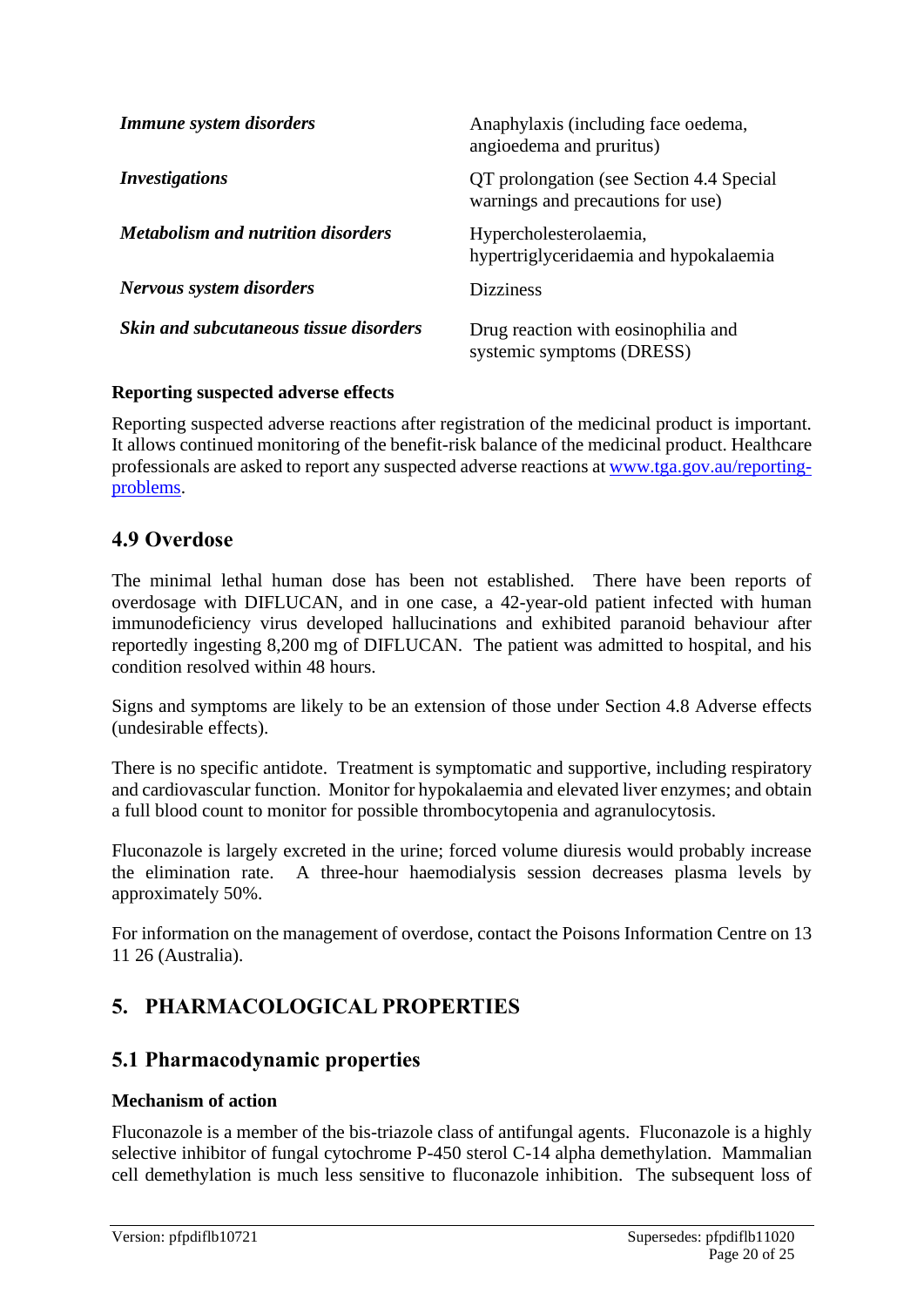normal sterols correlates with the accumulation of 14 alpha-methyl sterols in fungi and may be responsible for the fungistatic activity of fluconazole. Fluconazole 50 mg daily given up to 28 days has been shown not to affect corticosteroid levels or adrenocorticotropic hormone (ACTH) stimulated response in healthy female volunteers. Plasma oestradiol levels and urinary free cortisol levels were decreased with little effect on plasma testosterone levels. Interaction studies with antipyrine indicate that single or multiple doses of fluconazole 50 mg do not affect its metabolism.

### **Clinical trials**

No data available

# **5.2 Pharmacokinetic properties**

### **Adults**

The pharmacokinetic properties of fluconazole are similar following administration by the intravenous or oral routes. In normal volunteers, the bioavailability of orally administered fluconazole is over 90% compared with intravenous administration. In fasted normal volunteers, peak plasma concentrations occur between 1 and 2 hours post dose with a terminal plasma elimination half-life of approximately 30 hours (range 20-50 hours). Plasma concentrations are proportional to dose and steady-state levels are reached within 5-10 days with oral doses of 50-400 mg once daily. Steady-state levels are approximately 2.5 times the levels achieved with single doses. Administration of loading dose (on day 1) of twice the usual daily dose enables plasma levels to approximate to 90% steady-state levels by day 2. The apparent volume of distribution approximates to total body water. Plasma protein binding is low (11-12%).

Fluconazole has been found to achieve good penetration into all tissues and body fluids studied. See table below.

| <b>Tissue or Fluid</b> | <b>Tissue (Fluid): Plasma</b><br>Concentration# |
|------------------------|-------------------------------------------------|
| Cerebrospinal fluid+   | $0.5 - 0.9$                                     |
| Saliva                 |                                                 |
| Sputum                 |                                                 |
| <b>Blister fluid</b>   |                                                 |
| Urine                  | 10                                              |
| Normal skin            | 10                                              |
| Blister skin           | $\mathcal{D}_{\mathcal{A}}$                     |

# Relative to concurrent concentrations in plasma in subjects with normal renal function

+ Independent of degree of meningeal inflammation

The major route of excretion is renal, with approximately 80% of the administered dose appearing in the urine as unchanged drug. About 11% of the dose is excreted in the urine as metabolites. The pharmacokinetics of fluconazole is markedly affected by reduction in renal function. There is an inverse relationship between the elimination half-life and creatinine clearance. The dose of DIFLUCAN may need to be reduced in patients with impaired renal function (see Section 4.2 Dose and method of administration). A 3-hour haemodialysis session reduces plasma concentration by about 50%.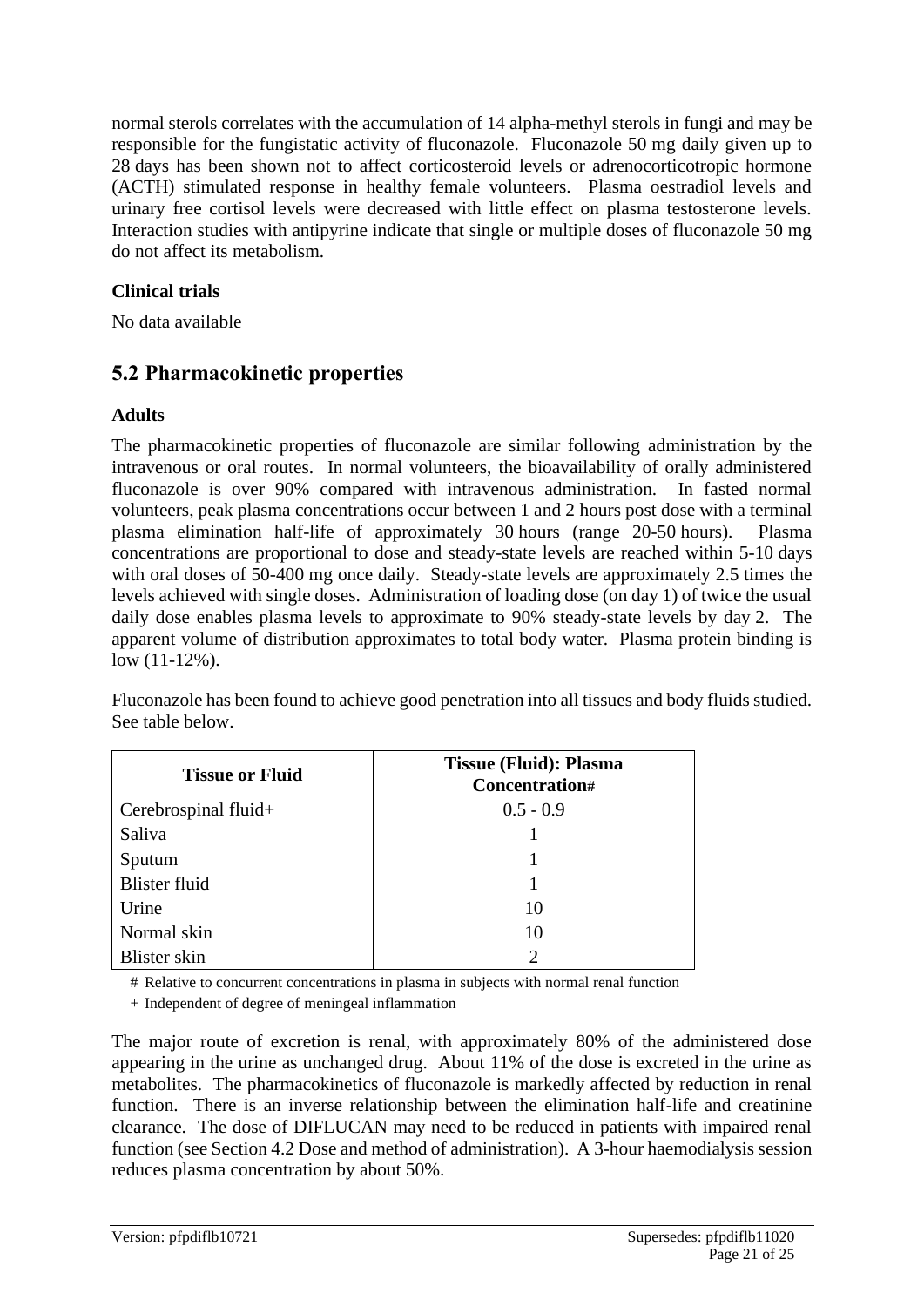The long plasma elimination half-life provides the basis for single dose therapy for vaginal candidiasis, once daily and once weekly dosing for all other indications.

#### **Children**

There are differences in the pharmacokinetics of fluconazole between adults and children, with children, after the neonatal period, generally having a faster elimination rate and larger volume of distribution than adults. These differences result in less accumulation on multiple dosing in children, with steady state achieved faster than in adults. Neonates have reduced elimination rates relative to adults and even higher volumes of distribution in comparison with older children. During the first 2 weeks after birth, the clearance of fluconazole increases (and the half-life is decreased) as renal function develops. The half-life obtained in infants was consistent with that found in older children, although the volume of distribution was higher. During the first year of life, the pharmacokinetics of fluconazole is similar to older children. No marked sex-related differences in pharmacokinetics are evident in children.

| Age            | <b>Dose</b><br>(mg/kg) | <b>Clearance</b><br>(mL/min/kg) | <b>Half-life</b><br>(Hours) | $C_{\rm max}$<br>$(\mu g/mL)$ | <b>Vdss</b><br>(L/kg) |
|----------------|------------------------|---------------------------------|-----------------------------|-------------------------------|-----------------------|
| $9$ mos-13 yrs | Single oral:           |                                 |                             |                               |                       |
|                | $2 \text{ mg/kg}$      | 0.40                            | 25.0                        | 2.9                           |                       |
|                | $8 \text{ mg/kg}$      | 0.51                            | 19.5                        | 9.8                           |                       |
| $5yrs - 15yrs$ | Multiple i.v:          |                                 |                             |                               |                       |
|                | $2 \text{ mg/kg}$      | 0.49                            | 17.4                        | 5.5                           | 0.722                 |
|                | $4 \text{ mg/kg}$      | 0.59                            | 15.2                        | 11.4                          | 0.729                 |
|                | $8 \text{ mg/kg}$      | 0.66                            | 17.6                        | 14.1                          | 1.069                 |

In children, the following mean pharmacokinetic data have been reported:

Clearance corrected for body weight was not affected by age in these studies. Mean body clearance in adults is reported to be 0.23 mL/min/kg.

In premature newborns (gestational age 26 to 29 weeks), the mean clearance within 36 hours of birth was 0.180 mL/min/kg, which increased with time to a mean of 0.218 mL/min/kg 6 days later and 0.333 mL/min/kg 12 days later. Similarly, the half-life was 73.6 hours, which decreased with time to a mean of 53.2 hours 6 days later and 46.6 hours 12 days later.

#### **Microbiology**

Fluconazole administered orally or intravenously was active in a variety of animal models of fungal infections using standard laboratory strains of fungi.

Fluconazole exhibits *in vitro* activity against *Cryptococcus neoformans* and *Candida* spp. Activity has been demonstrated *in vivo* in normal and immunocompromised animals against infections with *Candida* spp, including systemic candidiasis and in normal animals with *C. neoformans*, including intracranial infections. One case of cross-resistance of *Candida* to fluconazole in a patient (non-HIV) previously treated with ketoconazole has been reported. The efficacy of fluconazole *in vivo* is greater than would be apparent from *in vitro* testing against the above-mentioned fungi.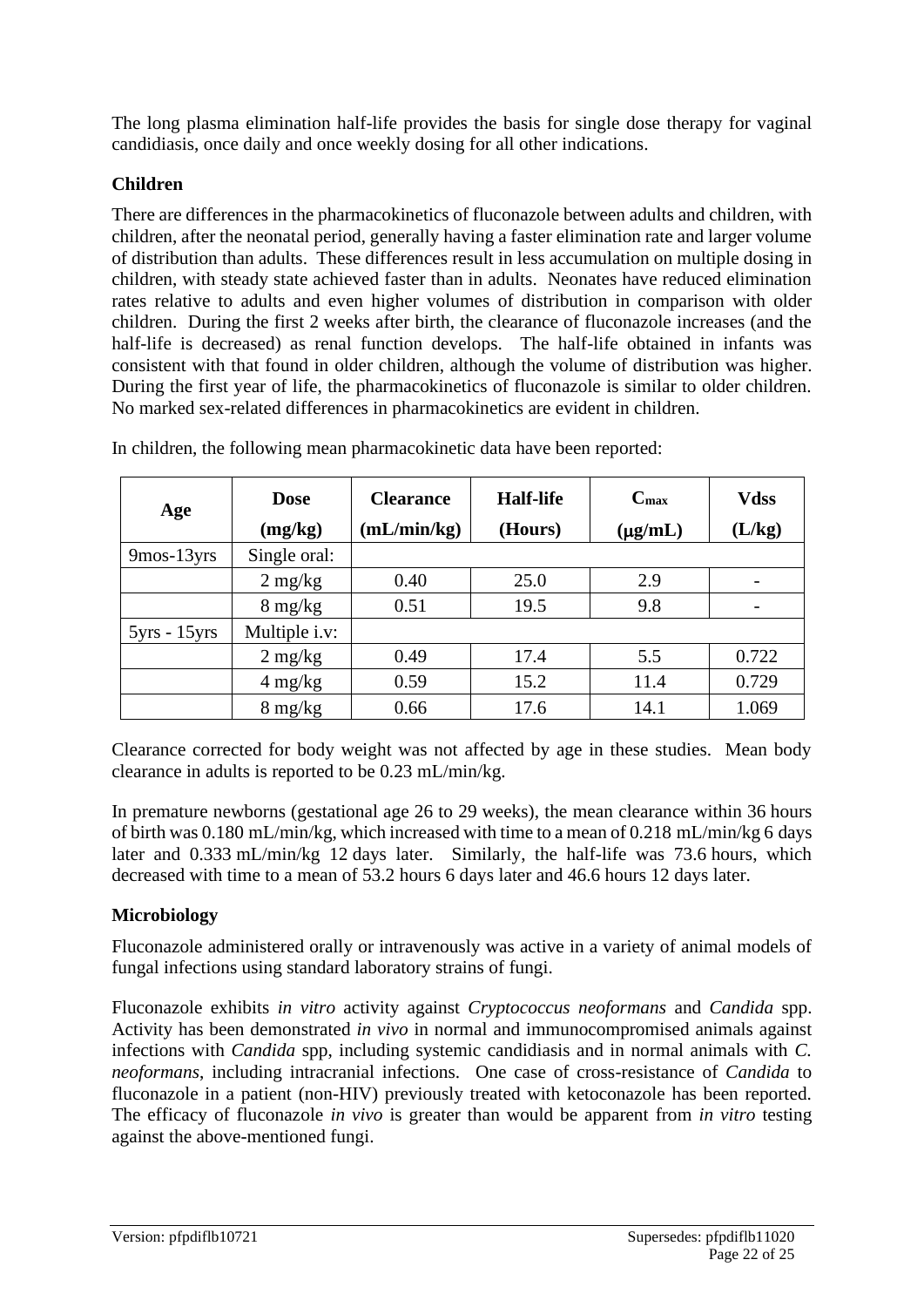Concurrent administration of fluconazole and amphotericin B in infected normal and immunocompromised mice showed antagonism of the two drugs in systemic infection with *Aspergillus fumigatus*. The clinical significance of results obtained in these studies is unknown.

# **5.3 Preclinical safety data**

### **Genotoxicity**

Fluconazole, with or without metabolic activation, was negative in tests for mutagenicity in 4 strains of *Salmonella typhimurium* and in the mouse lymphoma system. Cytogenetic studies *in vivo* and *in vitro* showed no evidence of chromosomal mutations.

### **Carcinogenicity**

Fluconazole showed no evidence of carcinogenic potential in mice and rats treated orally for 24 months at doses of 2.5 mg/kg/day, 5 mg/kg/day or 10 mg/kg/day (approximately 2- 7 x recommended human dose). Male rats treated with 5 mg/kg/day and 10 mg/kg/day had an increased incidence of hepatocellular adenomas.

# **6. PHARMACEUTICAL PARTICULARS**

# **6.1 List of excipients**

DIFLUCAN is available as:

- 1. Gelatin capsules containing the following inactive ingredients: gelatin, lactose monohydrate, maize starch, colloidal anhydrous silica, magnesium stearate, sodium lauryl sulfate, titanium dioxide, (50, 100 and 150 mg capsules only), patent blue V (50, 100 and 150 mg capsules only), erythrosine (100 and 200 mg capsules only) and indigo carmine (200 mg capsules only).
- 2. An intravenous infusion containing 0.9% saline solution. Each 100 mL contains 15 mmol each of sodium and chloride.
- 3. A powder for oral suspension containing the following inactive ingredients: sucrose, colloidal anhydrous silica, xanthan gum, sodium citrate dihydrate, citric acid, sodium benzoate, titanium dioxide and natural orange flavour 57458 AP0551.

### **6.2 Incompatibilities**

DIFLUCAN may be infused through an existing line with one of the above listed fluids. Although no specific incompatibilities have been noted, mixing with any other drug prior to infusion is not recommended (see Section 4.2 Dose and method of administration).

### **6.3 Shelf life**

In Australia, information on the shelf life can be found on the public summary of the Australian Register of Therapeutic Goods (ARTG). The expiry date can be found on the packaging.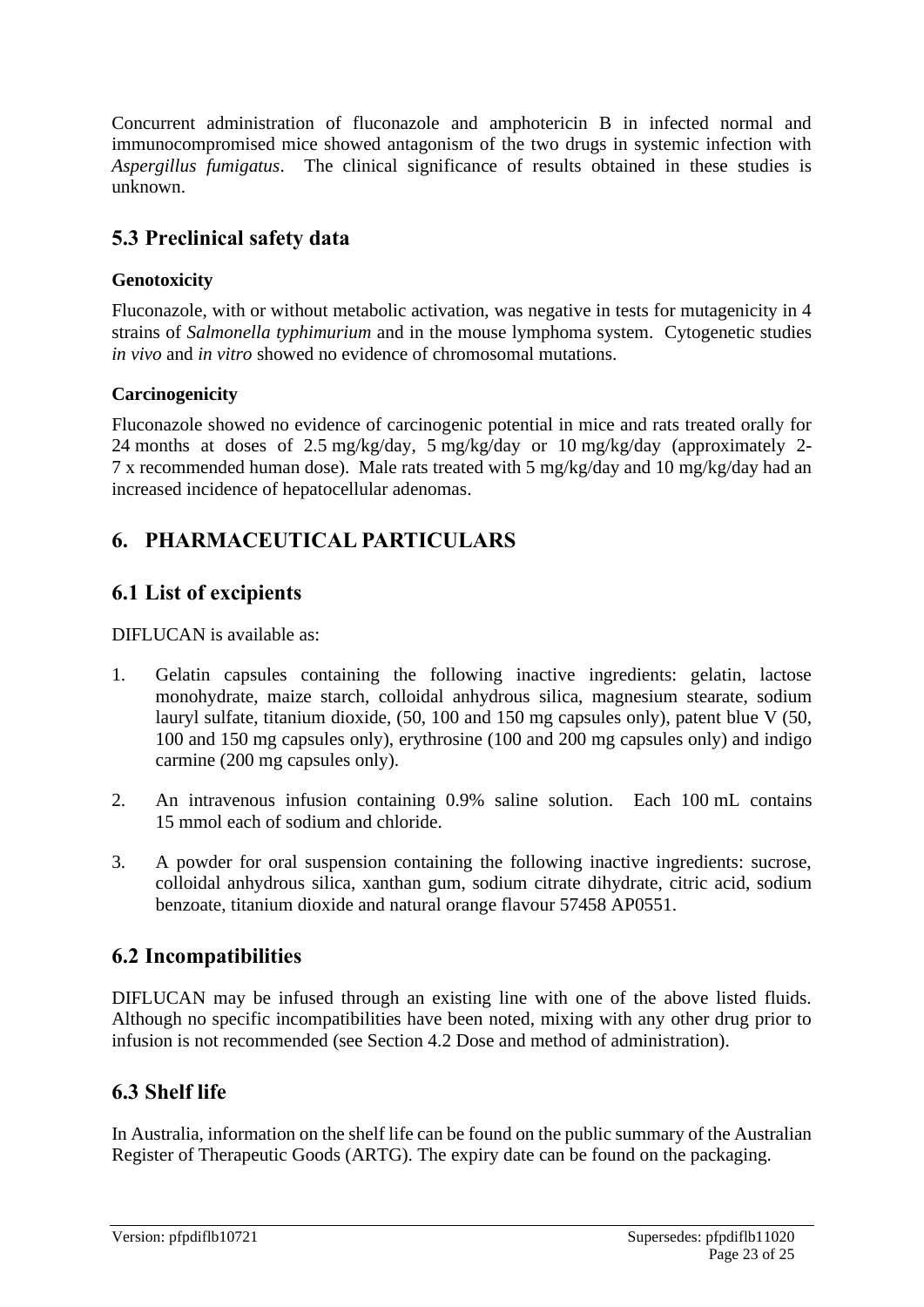### **6.4 Special precautions for storage**

| Capsules:                   | Store below 30°C. |
|-----------------------------|-------------------|
| Solution for injection:     | Store below 30°C. |
| Powder for oral suspension: | Store below 30°C. |

# **6.5 Nature and contents of container**

#### **Hard gelatin capsules**

50 mg - blister packs of 28.

100 mg - blister packs of 28.

150 mg - blister packs of 1.

200 mg - blister packs of 28.

#### **Solution for injection**

Vials contain 50 mL (100 mg) or 100 mL (200 mg).

#### **Powder for oral suspension**

35 mL bottle.

Not all presentations may be marketed.

### **6.6 Special precautions for disposal**

In Australia, any unused medicine or waste material should be disposed of by taking to your local pharmacy.

### **6.7 Physicochemical properties**

Fluconazole is a white to off-white crystalline powder which is sparingly soluble in water and saline.

#### **Chemical structure**

Fluconazole is a bis-triazole with the following structural formula: